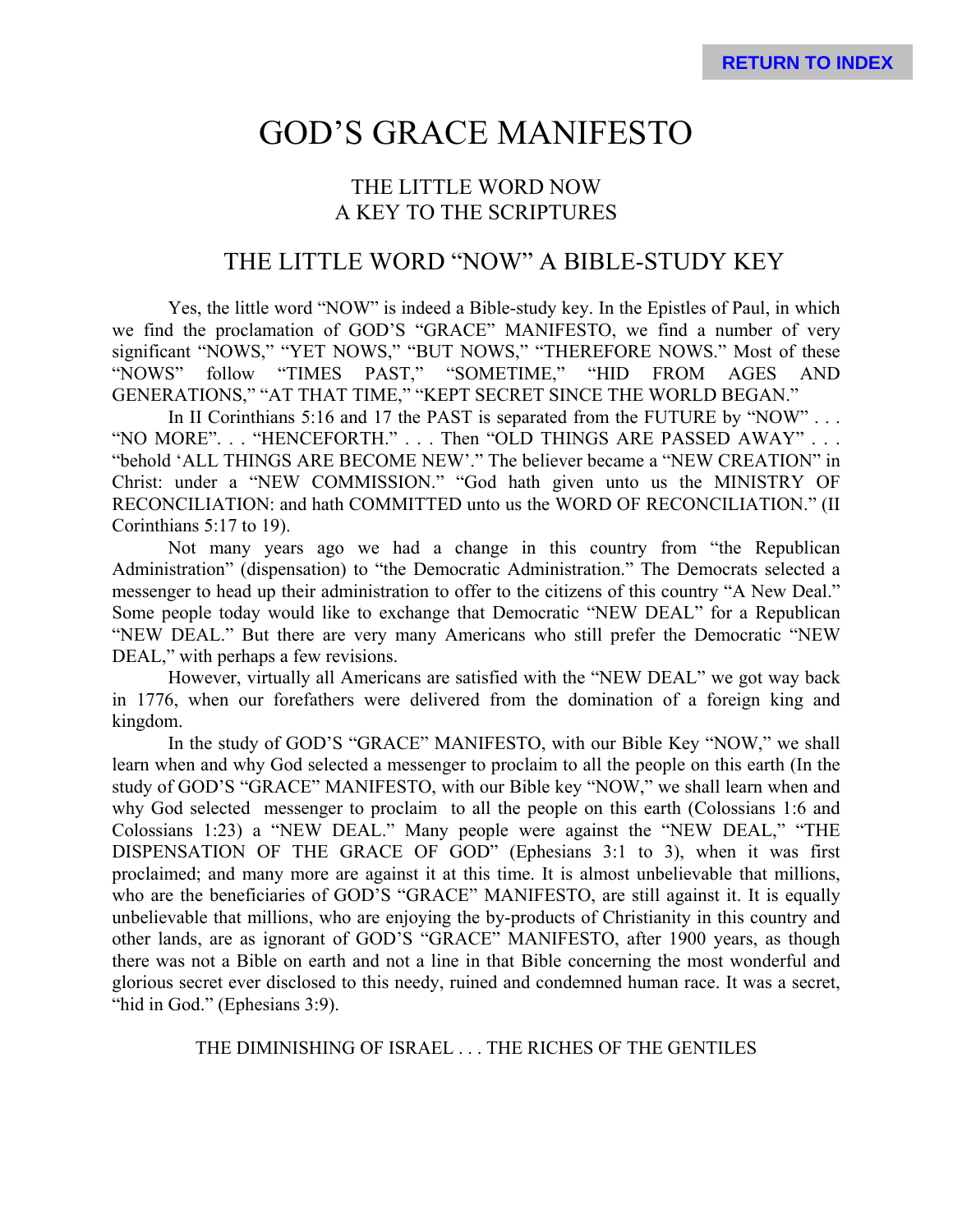For centuries Romans 11:12 has been in the Bible and the Bible has been in the hands of Roman Catholics and Evangelical Christians. This all-important truth has been rejected, neglected, ignored, or perhaps, not understood; "Now if the FALL of them (Israel) be the RICHES of the WORLD, and the DIMINISHING of them (Israel) the RICHES of the Gentiles; how much more their fulness?" (Romans 11:12). How RICH can a Gentile be today under the terms of GOD'S "GRACE" MANIFESTO? He may have "ALL SPIRITUAL BLESSINGS," in Christ, in the heavenlies (Ephesians 1:3), eternal glory in a glorified body, according to the RICHES of God's GRACE. (Ephesians 1:7). He may be immensely RICH; for two reasons . . . . First . . . Because the RICH Christ became POOR. (II Corinthians 8:9). . . . Second . . . Because of the DIMINISHING and FALL of Israel.

When and why did the risen, glorified Christ offer to the human race the "NEW DEAL" in the "NEW RECONCILIATION COMMISSION?" In Romans 5:10 we read that we are RECONCILED to God by the death of His Son. This same wonderful truth is recorded in Colossians 1:20 and 21. And we learn in Ephesians 2:14 to 18 that "RECONCILIATION" was provided at Calvary. But it was not made available for Gentiles until something awful happened to Israel . . . God gave them eyes that they should not see (Romans 11:8); and then God CAST AWAY Israel . . . The CASTING AWAY of Israel meant RECONCILIATION for Gentiles. (Romans 11:15). So we know this CASTING AWAY had taken place before Paul wrote II Corinthians 5:16 to 21. But most assuredly it had not taken place when Paul spoke to Israel in Acts 13:40 and 41, then said to those Christ-rejecting Jews in Acts 13:46, "LO WE TURN TO THE GENTILES."

In the very beginning of the study of GOD'S "GRACE" MANIFESTO, we must understand the meaning of the "NOW" in Romans 11:30 and the "NOW" in 11:31, and why Paul followed the statements in Romans 11:30 to 32 with that statement, in verse 33, that God's ways were "PAST TRACING OUT." The truth in these verses we must understand before we begin to see "THE DISPENSATION OF THE MYSTERY" of Ephesians 3:9. So we quote Romans 11:30 to 33: "For as ye (Gentiles) in 'TIMES PAST' have not believed God, 'YET NOW' have obtained mercy through their (Israel's) unbelief. . . Even so have these (Israel) also 'NOW' not believed, that through your (Gentiles') mercy they also may obtain mercy. For God hath concluded them all in unbelief, that He might have mercy upon all . . . O the depth of the riches both of the wisdom and knowledge of God! How unsearchable are His judgments and His ways 'PAST TRACING OUT'."

When did the time indicated by "YET NOW" begin? This is the question, and the question that must be answered before we can clear up the utter confusion caused by the disciples of Dr. E. W. Bullinger, on the one hand, teaching that all of the period covered by the Book of Acts was the "PENTECOSTAL," kingdom period, that the "DISPENSATION OF THE GRACE OF GOD" did not begin until after the pronouncement of Acts 28:28, and on the other hand by those who teach, by Acts 2:39 and 2:47 and Matthew 23:38, that the FALL of Israel had taken place before Acts 2:14, and that the "DISPENSATION OF GRACE FOR GENTILES" began on Israel's feast-day, the Pentecost of Acts TWO.

Surely not one of the TWELVE, or any other servant of the Lord, preached on the day of Pentecost, or before the GREAT TURN of Acts 13:46, that Israelites were receiving God's mercy because of the Gentiles' mercy, or that the Gentiles were receiving God's mercy because of Israel's unbelief. The "YET NOW" of 11:30 and the "NOW" of Romans 11:31 do not fix the date either at Pentecost or after the close of the Acts period.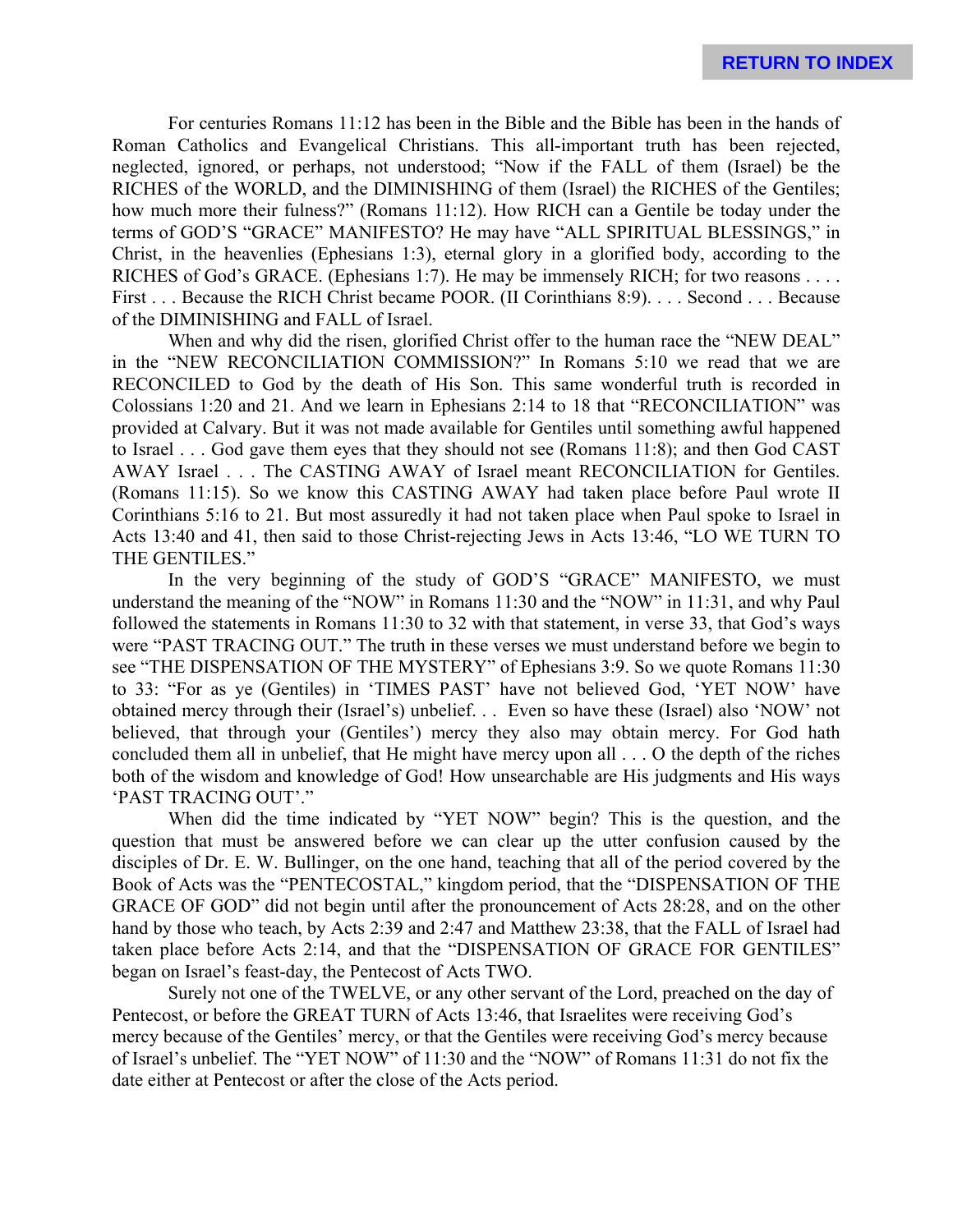The truth expressed in Romans 11:30 to 32 was not "PAST FINDING OUT," as the Greek word "ANEXICHNIASTOS" is translated in the Authorized Version; but as it is translated in the Revised Editions, it was "PAST TRACING OUT." The Greek word "ICHNOS" is a track or a step. If this wonderful truth was, and is, "PAST FINDING OUT," then of course Christians will say, if it is PAST FINDING OUT, what's the use trying to find it out? But the prayerful, intelligent, spiritual, Spirit-led student of the Scriptures knows that the Holy Spirit would not instruct Christians to make all see what is the "DISPENSATION OF THE MYSTERY" (Ephesians 3:9), if the truth of Romans 11:30 to 32 could not be understood or found out. The thought of the word translated in the Revised Edition, "PAST TRACING OUT," is that the truth of Romans 11:30 to 32, like the truth of Ephesians 2:13 to 3:11, cannot be traced in the Old Testament Scriptures, or found out by studying the truth contained in the Books from Genesis to Malachi or in Matthew, Mark, Luke, and John, or in that part of the Book of Acts that records the ministry of Peter and the Eleven.

# GENTILES OBTAINED MERCY IN OTHER WAYS

Certainly after God gave up the Gentiles (Romans 1:21 to 33) and established "the covenant of circumcision" (Genesis 17:3 to 21), and gave instructions to Abraham that He had set aside the many nations and was making His covenant with one nation, Gentiles could come to God through "the covenant of circumcision" (Acts 7:8) and obtain mercy. That "covenant of circumcision" was continued over into the "dispensation of law," called the OLD TESTAMENT (which did not begin with Genesis 1:1, but 2500 years later with Exodus 20:1). The Lord instructed Moses as to His provisions for the Gentiles, which He called "strangers," outside the main tabernacle; for God put a difference between Israel and the rest of humanity (Exodus 11:7 . . . Psalm 135:4 and Exodus 19:5), and God erected a partition (at Sinai) between Israel and the other nations on earth (Ephesians 2:14 to 18). That partition stood all the time Jesus of Nazareth was on earth. Christ on earth referred to Israel as "the children" and to the Gentiles, as "dogs." (Mark 7:27 to 30 . . . Matthew 15:24 to 28). Gentiles could obtain God's mercy by becoming Jews. (Esther 8:17). The Gentile woman obtained mercy by taking her place as a little dog under the table, in subjection to Israel. (Mark 7:27 to 31). The Gentile man of Luke 7:1 to 12 and Matthew 8:1 to 12 obtained mercy because he built a synagogue for Israel, loved Israel, and asked Israelites to go to Jesus for him. The proselytes on the day of Pentecost (Acts 2:10) obtained mercy because they had become identified with Israel and Judaism. Peter preached to Israel not only a message for individual Jews, but a message of repentance and restitution, which if it had been accepted, would have meant "the restitution of all things spoken by the mouth of all of Israel's prophets since the world began." (Acts 3:19 to 26). Christ was raised up in incarnation to be Israel's Saviour. (Acts 13:23. . . Matthew 15:24 . . . Hebrews 2:16 to 18). Christ was raised up in resurrection to give to Israel the sure mercies of David. (Acts 13:30 to 39). When they were about to reject Christ in resurrection they were duly warned. (Acts 13:40 and 41). Acts 5:29 to 32 tells the story of Christ raised up in incarnation and also in resurrection to be Israel's Saviour, and why the Holy Spirit was sent.

Just think how stupid it is to read "unto you (Israel) first," in Acts 3:26 and 13:46, and then teach that on the day of Pentecost Israel obtained God's mercy because of the Gentiles' mercy, or that the Gentiles obtained God's mercy, because of Israel's unbelief. How few Christians seem to realize that because of Christ's prayer on the cross (Luke 23:34) and the determinate counsel and foreknowledge of God concerning the death of Christ (Acts 3:18 . . .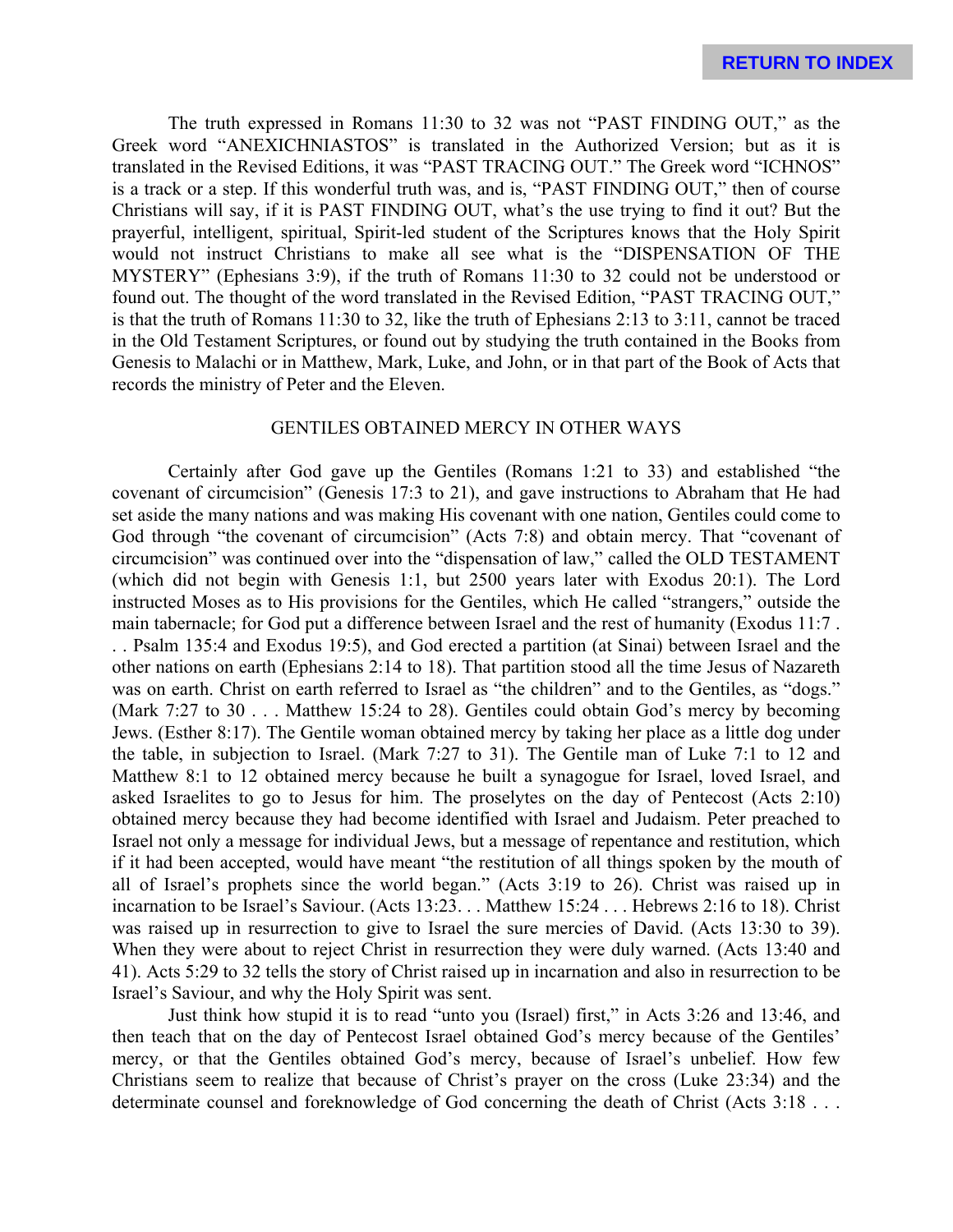Acts 4:24 to 29 . . . Acts 2:23) the resurrected Christ, on the day of Pentecost, gave to the TWELVE a "NEW" "kingdom" PROPOSITION for Israel, and not a "NEW" "grace" DISPENSATION for Gentiles.

Cornelius and his loved ones obtained God's mercy before God made known HIS "GRACE" MANIFESTO. Peter preached to Cornelius, whose prayers and alms had gone up to heaven, "in every nation he that feareth God and worketh righteousness is accepted of God." (Acts 10:32 to 35). Compare this with Romans 4:4 and 5. Peter preached prophesied grace; not the message of II Timothy 1:9.

In rightly dividing the Word of truth the student of the Scriptures, led by the Holy Spirit, learns that no Old Testament prophet ever prophesied that Israel would obtain God's mercy through the mercy of the Gentiles (Romans 11:31), that the Gentiles would obtain God's mercy because of Israel's unbelief (Romans 11:30), that God would cast away Israel with the exception of the remnant according to the election of grace and then and there offer reconciliation to Gentiles, and then baptize both believing Jews and believing Gentiles into one Body by one Spirit (Romans 11:15 . . . 11:5 and 7 and I Corinthians 12:13). What we read in Romans 11:30 and 31 is rather a reversal of the order in "the gospel of the kingdom." In Ezekiel 36:21 to 38 we learn that God is going to do great things for His "kingdom" nation, which will sanctify His great Name among the Gentiles and then they will know, and Gentiles shall take hold of the skirt of the Jew (Zechariah 8:23). (Compare Matthew 4:23 with Acts 20:24).

Sometime after Saul was converted near Damascus Christ appeared to him in the temple (Paul in a trance), and Christ said, "Get out of Jerusalem . . . I will send thee far hence unto the Gentiles" (Acts 22:17 to 21). Paul made his headquarters outside the land of Israel, in Antioch of Syria, in Corinth, in Ephesus and in Rome, "to preach the gospel in the regions beyond you, and not to boast in another man's line of things made ready to our hand" (II Corinthians 10:16): "yea, so have I strived to preach the gospel, not where Christ was named, lest I should build upon another man's foundation." (Romans 15:20). At that time Paul magnified, or glorified, his office, "the apostle of the Gentiles" (Romans 11:13). Yes, Paul was the chosen vessel of Christ to be His messenger, ambassador, preacher and teacher to the Gentiles (Romans 15:16 . . . I Timothy 2:6 and 7 . . . II Timothy 1:11 . . . Ephesians 3:1 to 4 . . . Ephesians 3:8 . . . II Timothy 4:17). God selected Paul to be the ambassador of His Son for the proclamation of His "GRACE" MANIFESTO and to make known God's GREAT SECRET which had been HID IN GOD and HID FROM AGES AND GENERATIONS (Ephesians 3:9 . . . Colossians 1:24 to 26 . . . Titus 1:1 to 3 . . . II Timothy 1:9 and 11 . . . Ephesians 3:1 to 4).

#### WHAT IS A MANIFESTO?

A MANIFESTO is a public declaration by one of authority, frequently by a potentate, sovereign or prince making known his intentions concerning the privileges, liberties and rights of his people. Sometimes the MANIFESTO is good news for the people, but not always. When God made known HIS "GRACE" MANIFESTO He said, "behold the goodness and severity of God" (Romans 11:22). That was good news for some; bad news for others.

Perhaps you have observed that the statements used by Paul, "BUT NOW is made MANIFEST," "NOW is MANIFESTED," are used with his statements concerning God's "GRACE" purposed before the world began (II Timothy 1:9 and 10), "ETERNAL LIFE" promised before the world began (Titus 1:1 to 3), "GOD'S MYSTERY," hid from ages and generations, hid in God from the foundation of the world (Colossians 1:25 and 26 and Ephesians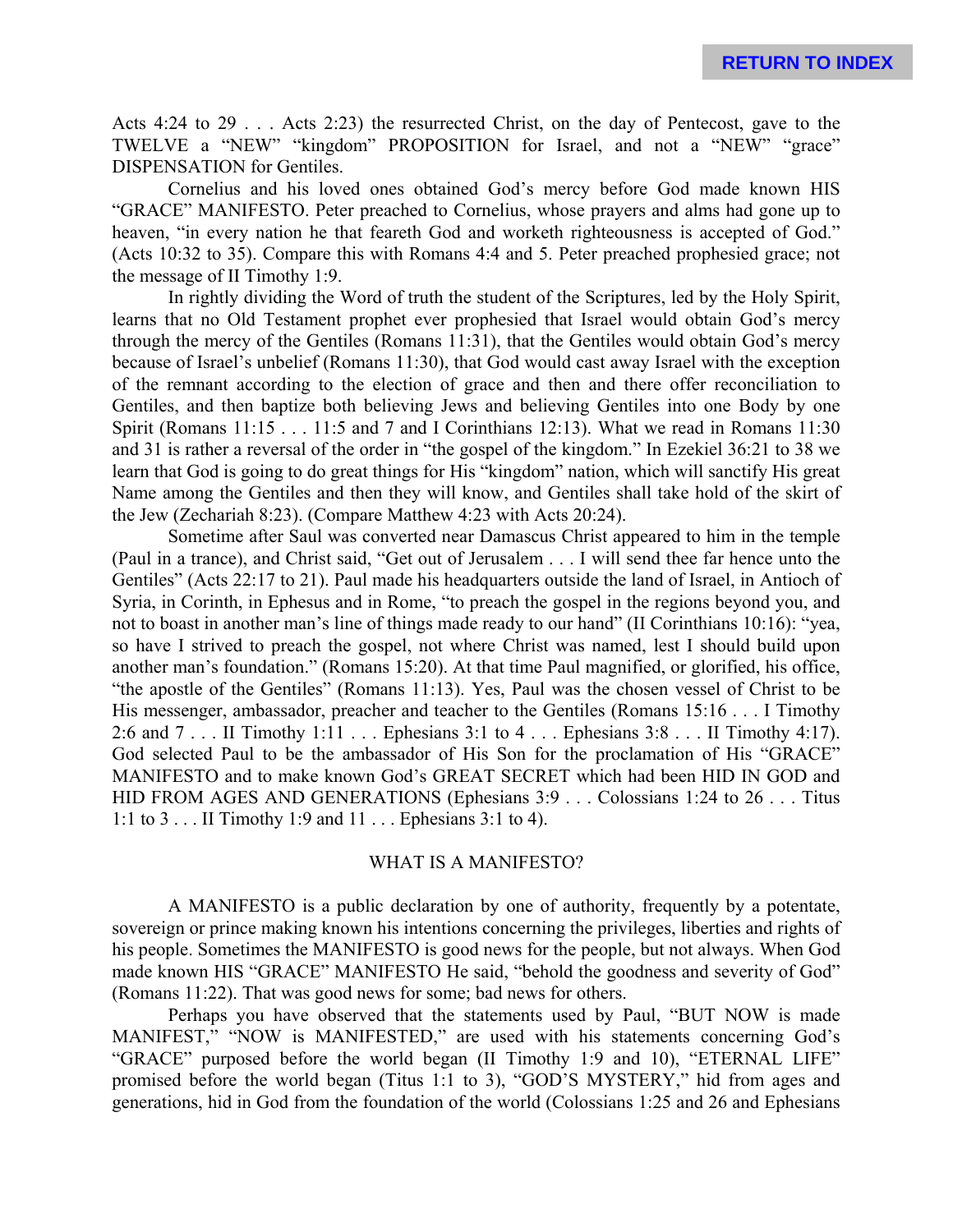3:9), "THE REVELATION OF THE MYSTERY," which was kept secret since the world began (Romans 16:25 and 26). Through the apostle Paul God has MANIFESTED His "ETERNAL PURPOSE." (Ephesians 3:11 . . . Ephesians 1:9 and 11 . . . II Timothy 1:9 . . . Romans 8:28 to 31). A MANIFESTO is that which is made MANIFEST. Let us think of GOD'S "GRACE" MANIFESTO as making manifest God's sacred secret.

It is very interesting to note the word "WHEREOF" or "WHEREUNTO" (the same Greek word) used by Paul when he mentioned the fact that he was Christ's chosen apostle to make known GOD'S "GRACE" MANIFESTO. (Colossians 1:23, 1:25 and 29; Ephesians 3:7 . . . AMONG THE GENTILES" (Colossians 1:27), "THE UNSEARCHABLE RICHES OF CHRIST AMONG THE GENTILES" (Ephesians 3:8), "THE DISPENSATION OF THE GRACE OF GOD FOR GENTILES" (Ephesians 3:1 to 4). Paul called himself, "THE PRISONER OF JESUS CHRIST FOR THE GENTILES" (Ephesians 3:1 and 4:1), "THE APOSTLE OF THE GENTILES" (Romans 11:13). Paul wrote that one phase of the MYSTERY OF CHRIST was the II Timothy 1:11 . . . I Timothy 2:7). This distinctive message of Paul is called "THE MYSTERY fact that Gentiles should be JOINT-HEIRS, JOINT-SHARERS in the JOINT-BODY (SUSSOMOS). (Ephesians 3:6).

#### SOME THINGS HARD TO BE UNDERSTOOD

When the apostle Peter, in II Peter 3:15 and 16, said that his beloved brother Paul had written some things hard to be understood, Peter might well have added, "especially Colossians 1:23 to 26": and you and I would say "amen, brother Peter." Surely the truth in these verses comes under the heading of "strong meat for them of full age (perfect)" (Hebrews 5:14), truth that will keep members of the Body of Christ from being children tossed to and fro (Ephesians 4:14 . . . I Corinthians 13:11 . . . Hebrews 5:12 and 13). For the understanding of such truth, believers are to pray to the Father of Glory for the spirit of wisdom and revelation, that the eyes of their understanding may be enlightened (Ephesians 1:15 to 19). There is positively no other way to comprehend the profound and glorious truth called "the MYSTERY OF GOD'S WILL" (Ephesians 1:9).

Let us carefully and prayerfully consider Colossians 1:23 to 26, beginning with the "WHEREOF" in Colossians 1:23: "WHEREOF I Paul am made a minister, who 'NOW' rejoice in my sufferings for you, and fill up that which is behind of the afflictions of Christ in my flesh for His Body's sake, Which is the Church: 'WHEREOF I am made a minister, according to the 'DISPENSATION OF GOD' which is given to me for you, to fulfil (fill up or complete) the Word of God . . . . 'THE MYSTERY' which hath been hid from ages and from generations, 'BUT NOW' is made 'MANIFEST' to His saints. God was "NOW" manifesting His eternal "grace" purpose that His had been HID. (Read I Corinthians 2:6 and 7).

In the next verse (Colossians 1:27) we learn that this truth concerns Gentiles. It was truth that had been "HID." Where had it been "HID" and how long? It had been "HID" in God, as God's "SECRET," "FROM THE BEGINNING OF THE WORLD." (Ephesians 3:9). It had been "HID" from other generations before Paul's generation and from other ages before the age of grace, before the time that God was ready to make known to, and through, Paul HIS "GRACE" MANIFESTO.

By way of contrast we note in Acts 3:19 to 26, that what Peter and the Eleven were preaching to and concerning Israel was "spoken by all the holy prophets "SINCE THE WORLD BEGAN." All of the prophets spoke of "THESE DAYS." (Acts 3:24). I am sure that you agree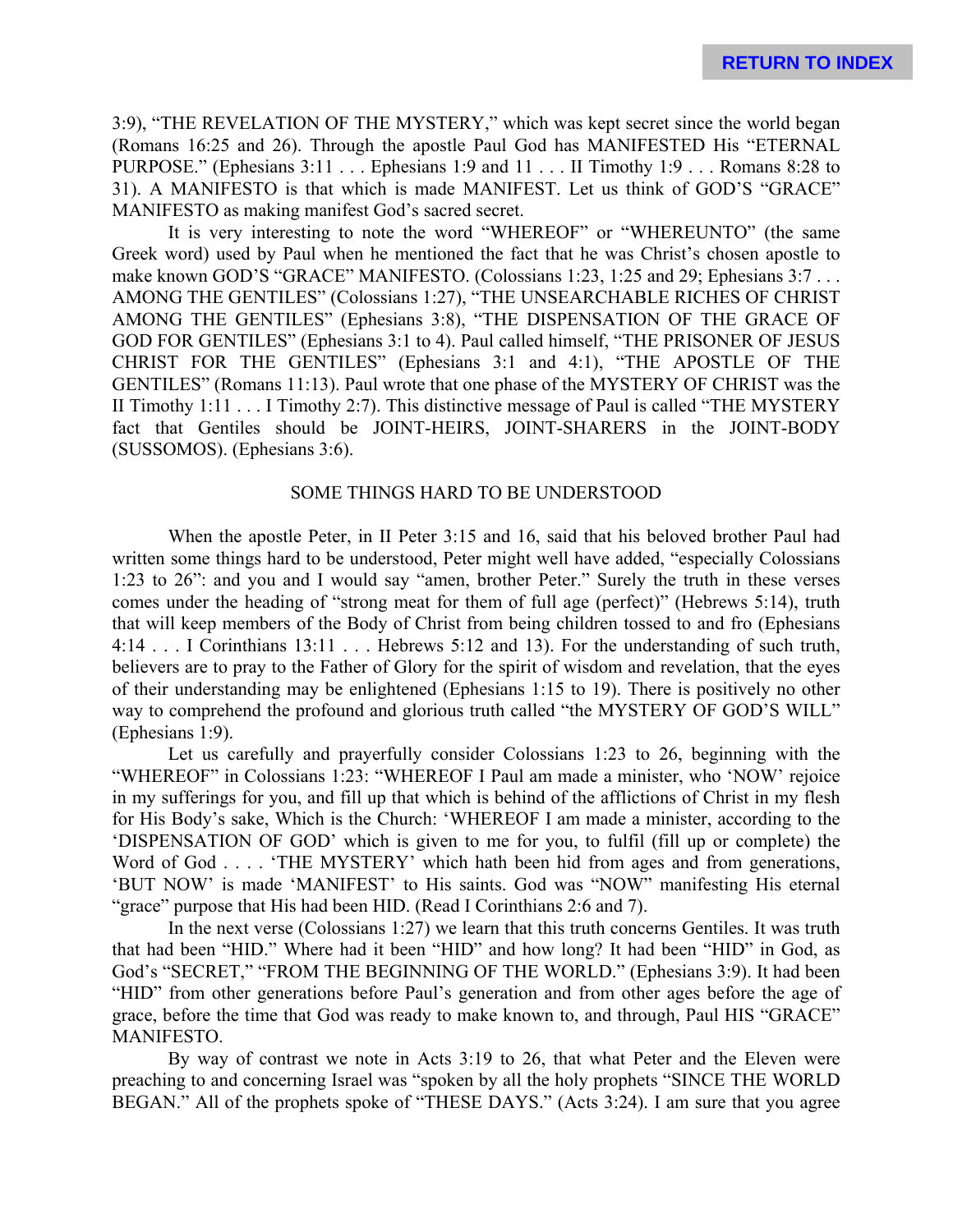with me, that even a babe in Christ should knave the difference between Divine truth "spoken by all of God's prophets SINCE THE WORLD BEGAN" and Divine truth HID IN GOD FROM THE FOUNDATION OF THE WORLD, yea from before that foundation. This unprophesied truth is called, in Ephesians 3:8, "THE UNSEARCHABLE RICHES OF CHRIST," which was concerning the Gentiles. This word "UNSEARCHABLE" is the same Greek word translated "PAST FINDING OUT," or "PAST TRACING OUT" (Revised Edition), in Romans 11:33.

#### THE MYSTERY NOT PROPHESIED

In Colossians 1:25 and 26 we learn that "THE MYSTERY" revealed in GOD'S "GRACE" MANIFESTO was to COMPLETE the Word of God. In a sense the Bible then is made up of "PROPHECY" (before the revelation of the mystery), "THE FULFILLMENT OF THAT PROPHECY" and "THE MYSTERY" (which was not prophesied).

Then it is interesting to consider Divine truth, "SPOKEN BY ALL THE HOLY PROPHETS SINCE THE WORLD BEGAN," as covered by THREE "T'S" . . . "THE TREE," "THE TRIBULATION," "THE THRONE"; or Christ on Calvary's tree as the prophesied "SIN-BEARER"; Israel in the GREAT TRIBULATION; the TIME OF JACOB'S TROUBLE (Jeremiah 30:7 to 9); and Christ on the throne of David, the Prince of Peace, King and Judge (Isaiah 9:6 and 7 . . . Matthew 25:31 to 43). The "KINGDOM" prepared "FROM the foundation of the world." (Matthew 25:34).

The prophets since the world began foretold the sufferings and glory of Christ (I Peter 1:11), and they foretold the grace that Peter preached (I Peter 1:10), but no prophet ever foretold GOD'S "GRACE" MANIFESTO, "THE DISPENSATION OF THE MYSTERY," "HID IN GOD FROM THE FOUNDATION OF THE WORLD" (Ephesians 3:9). Not one of them prophesied that for centuries Israel would continue in blindness while Christ would be far above all heavens (Ephesians 4:9 to 13), Head over all things unto the Church, Which is His Body, the filling-up of Him that filleth all things (Ephesians 1:19 to 23); that this would continue until the PERFECT UNITY of Ephesians 4:13; and then Israel's blindness would be removed and they would receive the "kingdom" salvation and blessings spoken by all the prophets since the world began. This is why God's unprophesied program during this present age and economy, called "THE ETERNAL PURPOSE OF GOD" (Ephesians 3:11 . . . Ephesians 1:11 and 1:9 and II Timothy 1:9 and Romans 8:28 to 31), is called "THE MYSTERY OF GOD'S WILL" (Ephesians 1:9), "THE MYSTERY OF CHRIST" (Ephesians 3:1 to 4) (Colossians 4:3 and 4), "THE MYSTERY OF THE GOSPEL" (Ephesians 6:19 and 20).

The risen glorified Christ chose Paul, putting him into the ministry (I Timothy 1:12 to 16), sending him "FAR HENCE" unto the Gentiles. (Acts 22:21). He gave him His "GRACE" gospel by revelation (Galatians 1:11 and 12), and many other revelations (II Corinthians 12:1 to 12), to proclaim God's "GRACE" message and program for Gentiles who had been "far off," "strangers," "foreigners," "alienated from the life of God," "without God," "without Christ," "having no hope in the world," "dead in trespasses and sins," "by nature the children of wrath," "no people," "a foolish nation." (Ephesians 2:13 to 18 . . . Ephesians 2:11 and 12 . . . Ephesians 4:18 . . . Ephesians 2:1 to 4 . . . Romans 10:19).

The program and message was presented to the Gentiles by Paul "IN DUE TIME," "'WHEREUNTO' I (PAUL) am ordained a preacher and apostle, a teacher of the Gentiles in faith and verity." (I Timothy 2:6 and 7). The Gentiles' "DUE TIME" was certainly not while Christ was on earth; for at that time He was sent only to Israel (Matthew 15:24 . . . Romans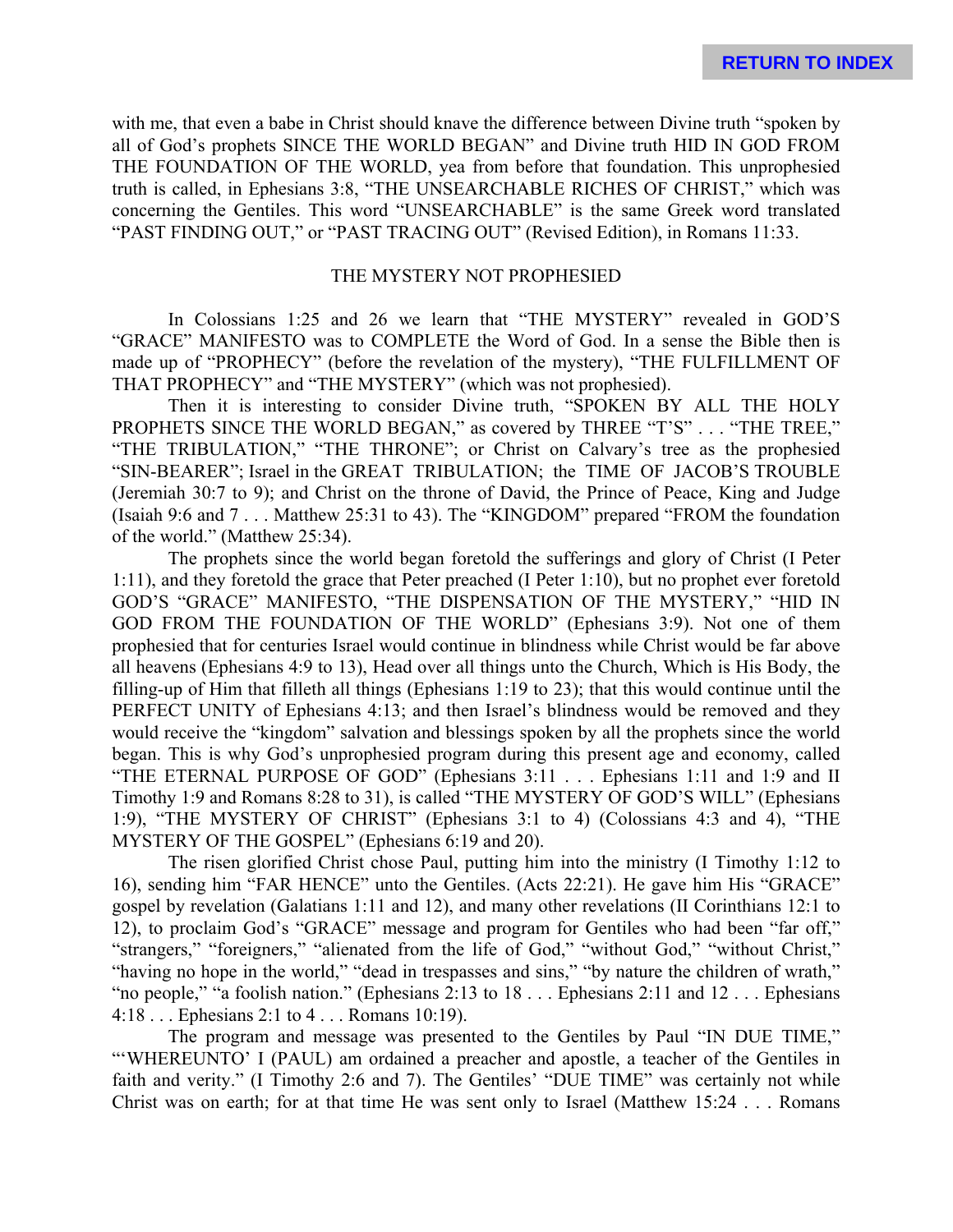15:8); and Paul had not been ordained. It certainly was not in the first chapters of Acts; for Paul had not yet been ordained, and Peter said it was not lawful for the apostles and disciples to go to Gentiles (Acts 10:28 and Acts 11:19). Do you think that that Gentile "GRACE" program was committed to apostles who refused to sit at the table and eat with Christian Gentiles years after Pentecost (Galatians 2:9 to 13)? One mouth of the twelve mouths of the twelve apostles was chosen to preach "prophesied" grace to Cornelius and his house (Acts 15:7), but not one of the Twelve said what Paul said in Romans 16:25 and 26: "Now to Him that is of power to stablish you according to 'MY' (PAUL'S) GOSPEL and the preaching of Jesus Christ according to the 'REVELATION OF THE MYSTERY,' which was kept secret SINCE THE WORLD BEGAN" . . . "BUT NOW IS MADE MANIFEST." What Peter and the Eleven (Acts 2:14) preached was prophesied by Joel, David, Moses, Samuel, Amos and all of Israel's prophets "SINCE THE WORLD BEGAN." (Acts 2:16 to 21; 2:27 to 33; 3:21 and 24). Therefore, was not

"UNSEARCHABLE" or "PAST TRACING OUT" truth, and was not according to "THE REVELATION OF THE MYSTERY KEPT SECRET SINCE THE WORLD BEGAN." Note Paul's claim, "MY GOSPEL." He wrote, in II Timothy 2:8 and 9, that he was in jail in Rome for "MY GOSPEL," even considered an evil doer.

All of the apostles preached the GOSPEL of I Corinthians 15:1 to 4, how that Christ died for our sins and was buried and was raised again, all in fulfillment of prophecy (Acts 13:29 and 30 . . . Luke 24:46 and 47 . . . Acts 26:22 and 23).

Paul was not in the Roman prison, as the prisoner of Jesus Christ for Gentiles (Ephesians 3:1 and 4:1), for preaching the GOSPEL for sinners; but for "THE MYSTERY OF THE GOSPEL" for saints (Ephesians 6:19 and 20). The GOSPEL for sinners, in fulfillment of prophecy, was not according to the "REVELATION OF THE MYSTERY," "KEPT SECRET SINCE THE WORLD BEGAN". . . "BUT NOW MADE MANIFEST." If Paul could have shown his enemies that "THE DISPENSATION OF THE MYSTERY" was prophesied in Israel's Scriptures, perhaps he would not have written, "all they in Asia have turned away from me" (II Timothy 1:15); and had Paul continued with the message and program which Christ gave to the Twelve, under the so-called great commission of Matthew 28:19 and 20 and with the keys of the kingdom of heaven (Matthew 16:18 to 21), with the full sanction of the Twelve, he would not have used the language concerning his apostleship that he used in I Timothy 2:7 and Galatians 1:11: "I speak the truth in Christ and lie not" . . . "I certify you brethren." There is a great difference between the prophesied saving "GOSPEL" for sinners and the unprophesied "MYSTERY OF THE GOSPEL" for saints; the one was not "HID IN GOD" from the foundation of the world, and the other was.

# BUT NOW IS MADE MANIFEST TO HIS SAINTS

Perhaps, you will agree with me, that "THE MYSTERY OF CHRIST," "HID IN GOD," "HID FROM AGES AND GENERATIONS," until God made it known to and through Paul about 1900 years ago, is still a mystery to 98-plus percent of Christians; and apparently very, very few of them have any desire to see what God wants all saints to see, "THE DISPENSATION OF THE MYSTERY." (Ephesians 3:9). The word translated "FELLOWSHIP" in Ephesians 3:9 should be DISPENSATION," for it is the same Greek word translated DISPENSATION" in I Corinthians 9:17 . . . Colossians 1:25 . . . Ephesians 1:10 and 3:1 and 2. The Greek is "OIKO" . . . "HOUSE" . . "NOMIA" . . . "LAW" . . . "THE ADMINISTRATION OF A HOUSEHOLD." The word is translated "STEWARDSHIP" in Luke 16:1 to 3. God is in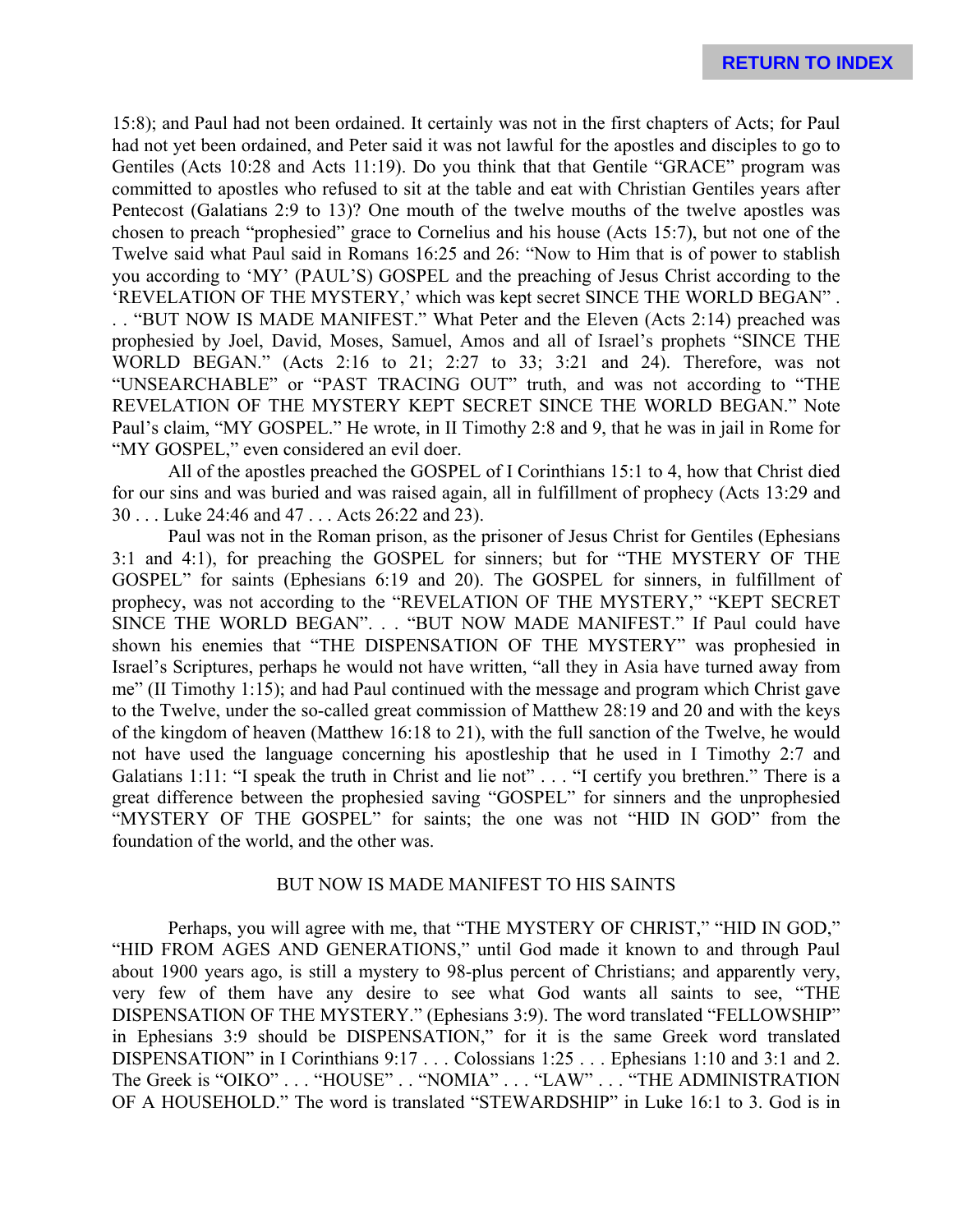the "HOUSE-BUILDING" business, building up the Body (SOMA) of Christ. (Ephesians 4:9 to 13). God is not now building "THE TABERNACLE OF DAVID," which He will build again when Christ comes back to earth. (Amos 9:11 to 15 . . . Acts 15:13 to 18).

The word "EDIFYING" in Ephesians 4:12, describing God's present work of building-up one, and only one, Body, is from "OIKO . . . DOMEO," "BUILD A HOUSE." Paul in I Corinthians 3:10, declared that he was the "WISE MASTERBUILDER" (ARCHITEKTON); that he laid the foundation and every saint was to "BUILD TOGETHER" (SUN . . . OIKO . . . DOMEO) In that sense every saint, who would be a builder together with God, must be a builder together with Paul and must find in Paul's writings the blueprints and specifications for building "THE HOUSE OF GOD," "THE CHURCH OF THE LIVING GOD," "WITHOUT CONTROVERSY A GREAT MYSTERY" (I Timothy 3:15 and 16). Certainly there is no mystery concerning some meeting-house, which we unscripturally call a "church," or about any one of the two hundred or more sectarian organizations. But the MYSTERY is the "SUSSOMOS" (JOINT-BODY) of Ephesians 3:6, "THE BUILDING BEING FITLY JOINED TOGETHER" (Ephesians 2:21 and 22), made up of human beings, saints saved by grace, and made members of Christ's Body by a Divine baptism, the Church (EKKLESIA). "Ekklesia" is from "EK" . . . "OUT" . . . "KALEO" . . . "CALL" . . . "THE CALLED-OUT." God has not called out brick, wood, stone, pews and pulpits; but people.

What a pity that millions of "church-members" cherish their sectarian organizations and traditions and religious programs far more than any desire to obey Ephesians 3:9, or pray the prayer of Colossians 4:3 and 4 and help to answer it by obeying God's will therein expressed: Praying, that God would open unto us a "DOOR of UTTERANCE," to "SPEAK THE MYSTERY OF CHRIST," for which I (PAUL) am also in bonds.

#### MAKE IT MANIFEST, AS I OUGHT TO SPEAK

We should all be agreed that every Spirit-sent Bible teacher should be a faithful steward of the mysteries of God. (I Corinthians 4:1 to 4). Every faithful steward of the mysteries of God will MAKE MANIFEST the "MYSTERY OF CHRIST," and not one such will keep his mouth closed because of religious opponents who, like Satan, hate this glorious truth more than any truth for saints in the Bible. Why? Because it is God's death-blow to "sectarianism" and the religious programs of Christendom. Every faithful child of God will pray for open doors for the proclamation of GOD'S "GRACE" MANIFESTO" and for "OPEN MOUTHS" (Ephesians 6:19 and 20) when God opens the doors. How many prayers have you uttered or thought for this proclamation?

Presently we shall consider Ephesians 3:5 and Romans 16:26, the verses which have been used by those Christian leaders, who will neither obey Ephesians 3:9 nor give their permission for others to obey it, to prove than GOD'S GRACE MANIFESTO made known by Paul was not "PAST TRACING OUT," but that Paul simply received a more complete revelation of "THE MYSTERY." But now let us consider the truth of II Timothy 1:9 and 10, with I Peter 1:18 to 21.

# GOD'S PURPOSE AND GRACE GIVEN US IN CHRIST JESUS BEFORE THE WORLD BEGAN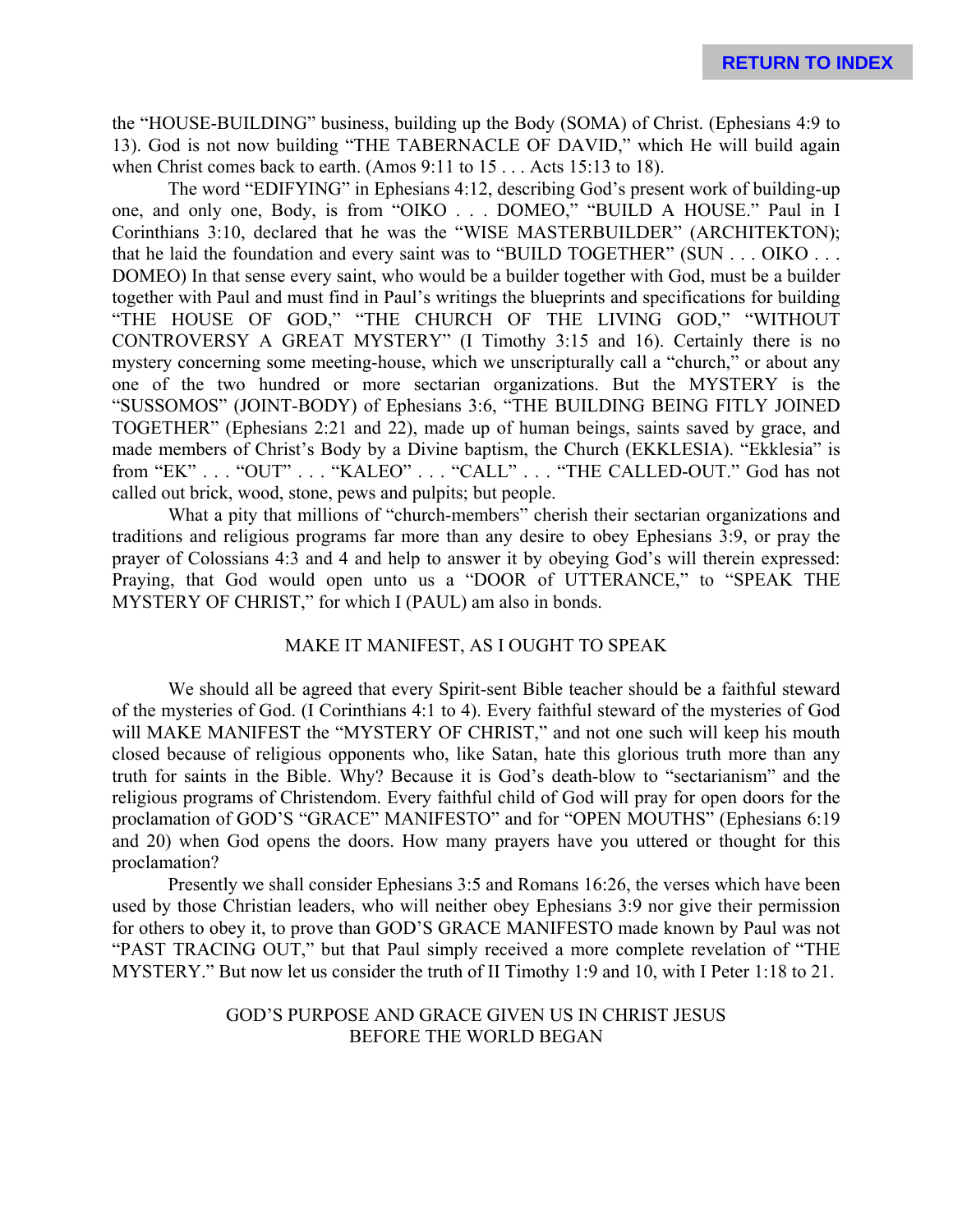In I Peter 1:18 to 21 we learn that the Lord Jesus Christ was foreordained from before the foundation of the world to be God's spotless Lamb, to bear away the sins of the world (John 1:29);

#### BUT WAS IN THESE LAST TIMES MANIFEST

And in II Timothy 1:9 and 10 we read that God's "GRACE" was PURPOSED before the world began;

# BUT NOW IS MADE MANIFEST BY THE APPEARING OF JESUS CHRIST

We should read II Timothy 1:9 and 10 with Ephesians 1:4 and 5 and 1:11 and Romans 8:28 to 31, "according as God hath chosen us in Christ before the foundation of the world . . . . Having predestinated us. . ." ". . . for whom He foreknew He predestinated to be conformed to the image of His Son."

So we read in II Timothy 1:9 and 10, that God did not (and does not) save believing sinners because of the believers' works, but according to God's purpose and grace given in Christ Jesus before the world began, "BUT NOW" made MANIFEST by the appearing of Jesus Christ and by His perfect redemptive work and resurrection. But when God was ready to make known HIS "GRACE" MANIFESTO He revealed, through the apostle Paul, that He was sending His "GRACE" salvation and "RECONCILIATION" to all of the other nations when and because He CAST AWAY His one favored nation, when they stumbled and fell, because they put God's Word from them (Acts 13:46), and would not have that which was MANIFESTED in Romans 3:21; "BUT NOW the RIGHTEOUSNESS OF GOD without the law is MANIFESTED." With the exception of the remnant according to the election of GRACE (Romans 11:5), Israel preferred working for God's righteousness according to Deuteronomy 6:25; so going about to establish their own righteousness, and being ignorant of God's righteousness, they would not submit themselves unto the righteousness of God by faith. (Romans 10:1 to 4). They absolutely refused to believe Romans 4:4 and 5, "to him that worketh is the reward not reckoned of grace, but of debt: but to him that worketh not, but believeth on Him that justifieth the ungodly, his faith is counted for righteousness."

"What shall we say then? That the Gentiles, which followed not after righteousness, have attained to righteousness, even the righteousness which is of faith. But Israel, which followed after the law of righteousness, hath not attained to the law of righteousness. Because they sought it not by faith, but as it were by the works of the law. For they stumbled at that stumblingstone." (Romans 9:30 to 32). "The election (of grace) hath obtained it, and THE REST WERE BLINDED." (Romans 11:7). Israel stumbled and Israel received blindness from God. Then God ushered in for the rest of the world, the other nations, that which is called "THE DISPENSATION OF THE GRACE OF GOD." (Ephesians 3:1 and 2).

# THE MYSTERY OF ROMANS 11:25

God brought in His REIGN OF GRACE through Jesus Christ (Romans 5:20 and 21) with the FALL of Israel and the MYSTERY of Romans 11:25: "For I would not, brethren, that ye should be ignorant of this MYSTERY, lest ye should be wise in your own conceits, that blindness in part is happened to Israel, until the fulness of the Gentiles be come in." (Romans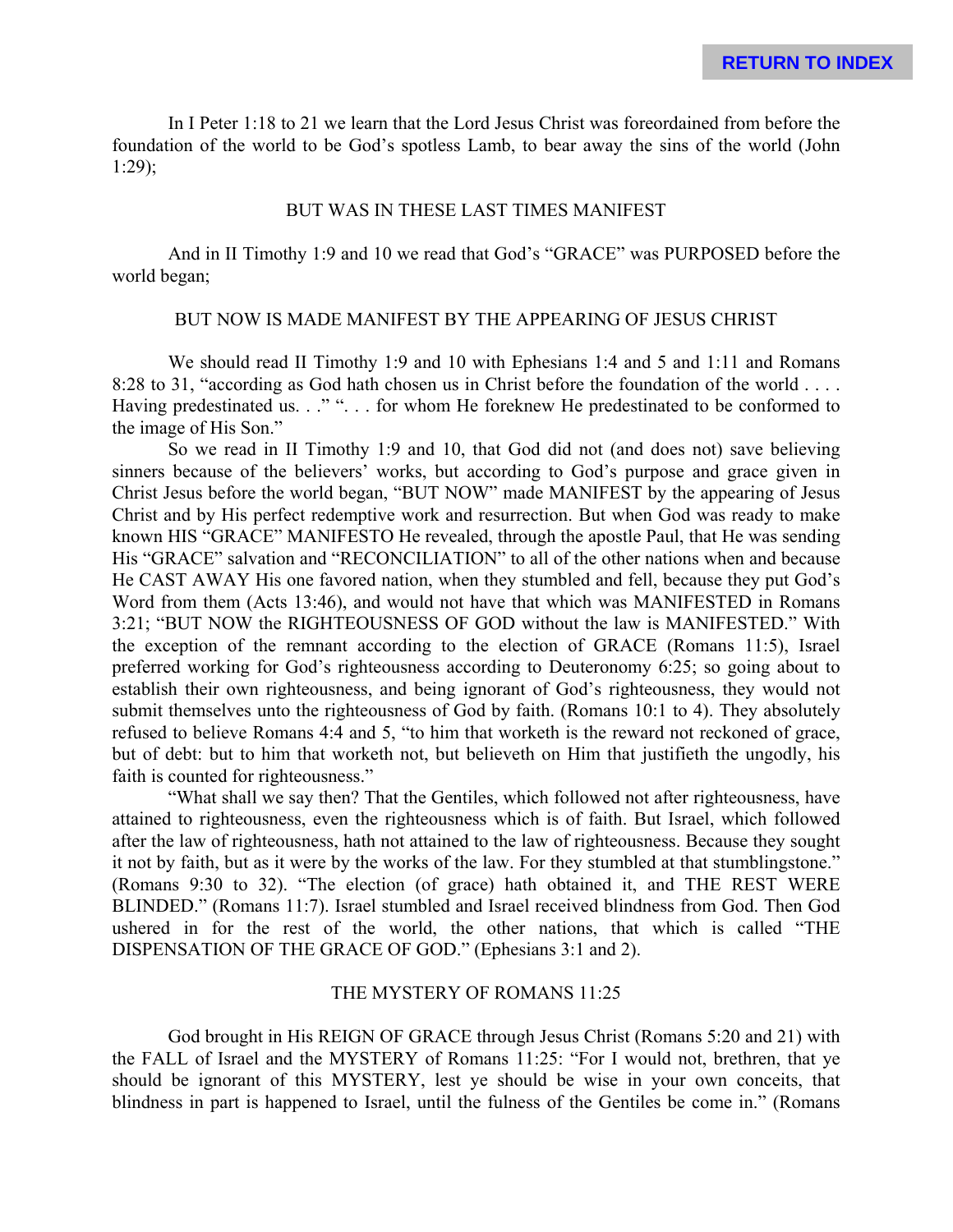11:25). This MYSTERY might have been stated in different language: "Israel will be blind; 'RECONCILIATION' and salvation by grace will be offered to Gentiles until the 'TIMES OF THE GENTILES,' spiritually, come to an end." The "TIMES OF THE GENTILES," politically, began when the Jews were rejected by God (II Kings 17:20 . . . II Kings 24:20) and were taken as prisoners to Babylon. In the last two chapters of both II Kings and Jeremiah we read of the political FALL of Israel, the beginning of the "TIMES OF THE GENTILES," politically. God in heaven revealed this secret to Daniel. (Daniel 2). The culmination of the "TIMES OF THE GENTILES," politically, the coming of the SMITING STONE of Daniel 2:34 and 35, is told in Luke 21:27 to 33, the coming to earth of the Son of man.

In Romans 11:11 we read that through Israel's FALL salvation came to the Gentiles, to provoke Israel to jealousy. As God revealed to Daniel His secret concerning the beginning, the course and the culmination of the "TIMES OF THE GENTILES," politically, He revealed His SECRET (MYSTERY) to the apostle Paul concerning the beginning, the course and the culmination of the "TIMES OF THE GENTILES," spiritually. The culmination is told us in Ephesians 4:13 and Titus 2:13. Between the end of the "TIMES OF THE GENTILES," spiritually, and the end of the "TIMES OF THE GENTILES," politically, will come the "GREAT TRIBULATION." Then Israel will be saved by the coming of the DELIVERER, the Son of man. (Romans 11:26 . . . Luke 21:27 to 33). That Israel will thus be saved in the TIME OF JACOB'S TROUBLE (Jeremiah 30:7), was no MYSTERY (Romans 11:26). The MYSTERY was Romans 11:25, the beginning and culmination of the "TIMES OF THE GENTILES," spiritually; this present age and "DISPENSATION OF THE GRACE OF GOD," during which God is building up the unprophesied Body of Christ, (Ephesians 4:9 to 13), while Israel is blind by God's judgment (Romans 11:7 to 9).

# WHEN AND WHY DID ISRAEL FALL?

We can neither understand nor appreciate GOD'S "GRACE" MANIFESTO until we know when the FALL of Israel took place.

Without thinking seriously and studying the Scriptures diligently and prayerfully many servants of the Lord have quoted Matthew 23:38, "your house is left unto you desolate," in their attempt to prove that the FALL of Israel had taken place when Peter and the Eleven (Acts 2:14) stood up on the day of Pentecost. Presently we shall see that there was a blind Jew at the rime of Israel's FALL, politically, Zedekiah, (II Kings 25:7. . . Jeremiah 52:11) ; and there was a blind Jew in connection with the FALL of Israel, spiritually, Barjesus, (Acts 13:11).

On the day of Pentecost we may be quite sure that Peter and the Eleven would not have said to believing Gentiles, what Paul said in I Corinthians 12:2 and 27, "ye were Gentiles, carried away unto these dumb idols"; "NOW ye are the Body of Christ." They would not have said to believing Gentiles, what Paul said in Romans 11:31, that the Jews have also NOW not believed, that through the Gentiles' mercy they (Israel) may obtain merry. They would not have said one of the "NOWS" of Ephesians 5:8 . . . Ephesians 2:13 and 19 . . . Romans 16:25 and 26 . . . Colossians 1:25 and 26 . . . and Romans 11:30.

We again emphasize the last mentioned verse, Romans 11:30, for it is indeed one of the most important and significant "key" verses in the Bible; "For as ye (Gentiles) in 'TIMES PAST' have not believed God, 'YET NOW' have obtained mercy through their (Israel's) unbelief." Think of this truth spiritually and prayerfully. As Peter and the Eleven began their preaching on the day of Pentecost to Israel, and continued, we learn that thousands of the Jews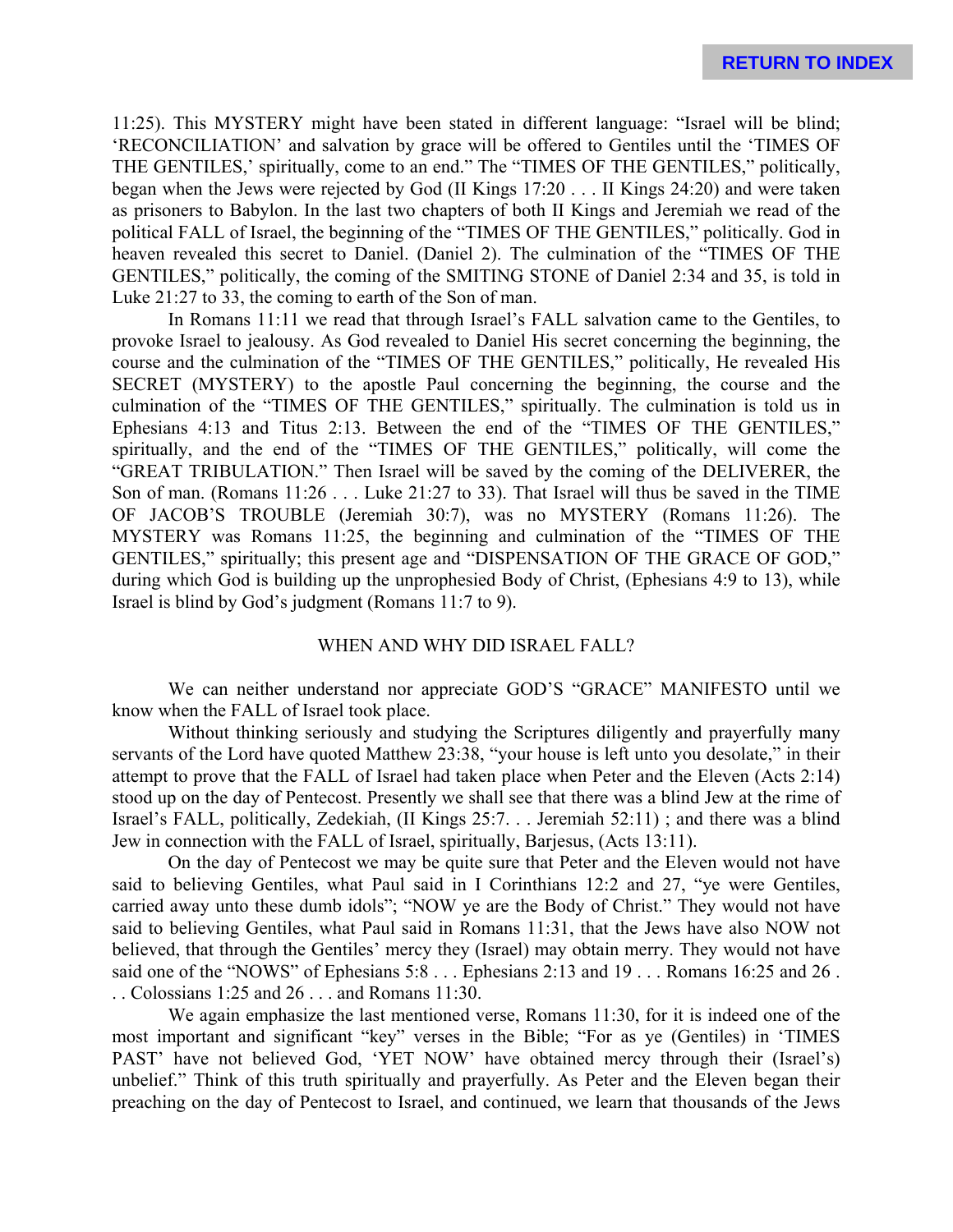believed (Acts 2:41 . . . Acts 4:4 . . . Acts 5:14 . . . Acts 6:7 . . . Acts 9:35 and Acts 9:42). But during those years it was not lawful for the apostles to go to Gentiles. (Acts 10:28). When Peter did preach to Cornelius and his house (Acts 10:32 to 42), Cornelius was not RECONCILED because Israel had been CAST AWAY (Romans 11:15); and God did not send Peter with salvation to Cornelius because of the FALL of Israel or to provoke Israel to jealousy. To Israel, Peter said, "unto you first." (Acts 3:26). And the Gentiles did not then obtain mercy because of Israel's unbelief. Surely on the day of Pentecost Peter did not say concerning Israel, "even at this present time there is a remnant according to the election of grace"; "the election hath obtained it; and the rest were blinded." (Romans 11:5 . . . 11:7 to 9). The risen Christ did not make known the message of RECONCILIATION until some years after Paul was saved and commissioned. Peter did not say, on the day of Pentecost, to alienated Gentiles, " 'YET NOW' hath God RECONCILED." (Colossians 1:21). If Peter preached to Cornelius, some seven or eight years after Pentecost, "in every nation he that feareth God and worketh righteousness is accepted of God" (Acts 10:34 and 35), and on the day of Pentecost, "repent and be baptized for the remission of sins" (Acts 2:38), could any one believe that on the day of Pentecost Peter preached to "far off" Gentiles, "not by works of righteousness which we have done" (Titus 3:5), "to him that worketh not" (Romans 4:5), "by grace are ye saved through faith; not of yourselves, not of works" (Ephesians 2:8 and 9)? Peter did not preach, "by Christ we have 'NOW' received the 'RECONCILIATION' (not atonement)." (Romans 5:10).

Do we find any record in the first ten chapters of Acts that Peter and his fellow-apostles were preaching "justification by faith?" The stumbling of Israel, referred to in Romans 9:31 and 32, that brought Israel's FALL and salvation to the Gentiles, occurred after Paul said to Israel, "it was necessary that the Word of God should FIRST have been preached to you: But seeing ye put it from you and judge yourselves unworthy of everlasting life, LO WE TURN TO THE GENTILES." (Acts 13:46). Peter, in Acts 3:26, said to Israel, "unto you FIRST"; and if Matthew 23:38 marked the FALL of Israel, Peter should have added, "LO, WE TURN TO THE GENTILES." In fact, he should never have had said, "unto you first," if their FALL had taken place.

WHY DID ISRAEL FALL? We read in Romans 9:31 and 32 that Israel stumbled at the stumbling stone of "THE RIGHTEOUSNESS OF GOD BY FAITH." We read in Romans 11:32 that Israel's FALL was, that God might conclude all in unbelief, that He might have mercy upon all.

#### ISRAEL'S FOUR GREAT SINS AND ISRAEL'S FALL

When we speak of Israel's FOUR GREAT SINS we head up their multitude of sins under their FOUR SINS. We have already observed that Israel stumbled over the truth of Romans 3:21, "BUT NOW the righteousness of God without the law is MANIFEST." Like the foolish Galatians (Galatians 3:1 and 2), and like many foolish church-members today who prefer Cain's way to that of Abel, the Pharisees' way to that of the publican (Luke 18:9 to 14), Israel then wanted, as the present day blind Jews want, righteousness with the law according to Deuteronomy 6:25. They made the terrible mistake recorded in Romans 9:31 to Romans 10:4: then Israel FELL: and through their FALL a "NEW DEAL" was offered to Gentiles, a message of grace and reconciliation never before offered to any one from the day of the birth of Israel. (Something wonderful was offered to uncircumcised Abram) (Genesis 15:6 and 8; Galatians 3:6 and 8; Romans 4:8 to 11). Israel said while Christ was on earth, "we will not have this MAN to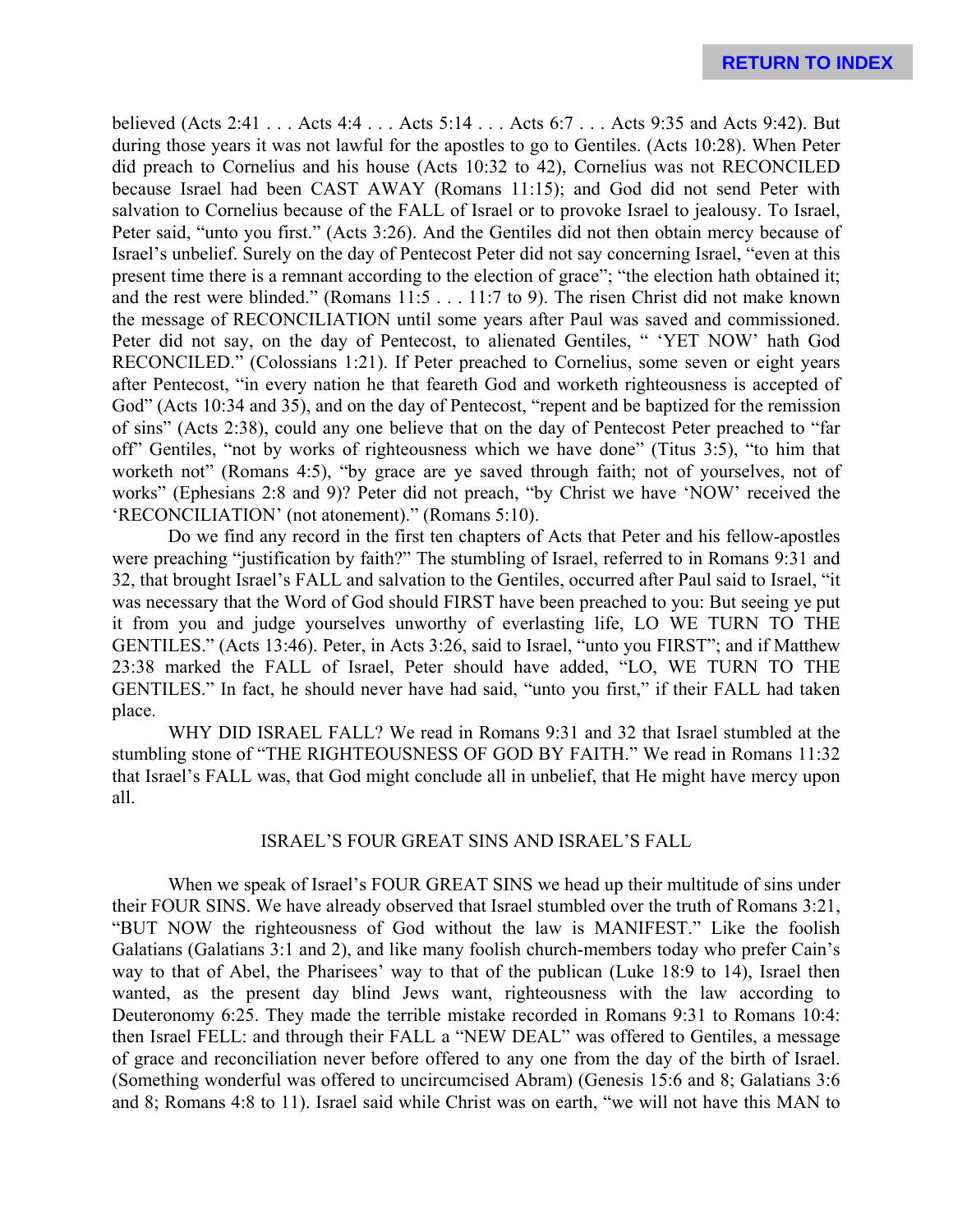reign over us," "we have no king but Caesar," "away with Christ and crucify Him." They received Him not (in incarnation). . . ( John 1:11). After Christ was raised from the dead and Peter said to Israel, "unto you FIRST," and the Holy Spirit had been sent from heaven as a sign to Israel that Christ was raised from the dead to be their Saviour (Acts 5:32), they resisted the Holy Spirit and blasphemed (Acts 7:51 . . . Acts 13:45 . . . Acts 18:5) and forbade the apostles to preach to the Gentiles (I Thessalonians 2:14 to 16). They thereby filled up the measure of God's wrath to the uttermost: and that brought the FALL, the CASTING AWAY, the DIMINISHING, the UNBELIEF of Romans 11:7 to 33, and the beginning of the "TIMES OF THE GENTILES," spiritually; the proclamation of GOD'S "GRACE" MANIFESTO; God's "NEW DEAL" for the nations of the earth. The DIMINISHING of Israel, the RICHES of the Gentiles. (Romans 11:12).

Israel did not FALL when they committed the first TWO GREAT SINS, but after they committed the last TWO GREAT SINS. These they had not committed on the day of Pentecost or when Peter used the keys of the kingdom of heaven at the time Cornelius was saved.

Let us now look more in detail into their FOUR SINS:

FIRST . . . Israel killed and stoned their prophets (Matthew 21:35 and 36 . . . Matthew 23:30 and 31 . . . Acts 7:52 . . . I Thessalonians 2:15). . . SECOND . . . They killed the Prince of Life, the Heir, the Son of God, the Lord Jesus (Matthew 21:37 . . . Acts 2:22 . . . Acts 3:14 and 15 . . . Acts 13:29 and 30 . . . Acts 7:52 and I Thessalonians 2:15). . . . THIRD . . . Israel blasphemed and resisted the Holy Spirit Whom God sent as a sign and witness to Israel that He Had raised Christ from the dead to be Israel's Prince and Saviour and give them repentance and forgiveness of sins. (Matthew 12:31 and 32 . . . Acts 7:51 . . . Acts 18:5 and 6 and 13:45 and 46). FOURTH . . . Israel forbade Christ's apostles to preach to Gentiles. (I Thessalonians 2:14 to 16).

By committing their THIRD and FOURTH sins, listed above, Israel FILLED UP. What did Israel fill up? While on earth Christ said to Israel: "fill up then the measure of your fathers." (Matthew 23:32). After that they "killed the Prince of Life" (Acts 3:14 and 15), thus sinning against the Son of man (Matthew 12:29 to 32). When they committed this GREAT sin, their SECOND, they did none other things than God's hand and counsel determined before to be done (Acts 4:25 to 29) (Acts 2:22 and 23 and Matthew 21:42). And as that sin was to be "pardonable" (Matthew 12:31 and 32), the Son of man on the cross prayed, "Father, forgive them, for they KNOW NOT what they do" (Luke 23:34). So God's message to Israel after they killed the Prince of Life was, "I know that THROUGH IGNORANCE ye did it, as did also your rulers" (Acts 3:17).

Do you see why Israel's GREAT sin against the Son of man was pardonable? Every student of the Bible will be an ashamed workman (II Timothy 2:15), who does not see that "THE DISPENSATION OF THE MYSTERY" and the "JOINT-BODY" of Ephesians 3:6 did not begin when Israel committed their SECOND sin, but after they had rejected Christ, in RESURRECTION, as well as in INCARNATION, thereby committing their THIRD and FOURTH sins: "the Jews, who both killed the Lord Jesus, and their own prophets and have persecuted us: and they please not God, and are contrary (antagonistic) to all men, FORBIDDING US TO SPEAK TO THE GENTILES that they might be saved, to FILL UP THEIR SINS ALWAYS: for the wrath of God is come upon them to the UTTERMOST." (I Thessalonians 2:14 to 16).

Israel FILLED UP by committing their THIRD and FOURTH ( Acts 14:2 . . . 14:19 . . . 17:5) sins. But there was a "GRACE" remnant of Israel at the time God set them aside. (Romans 11:5).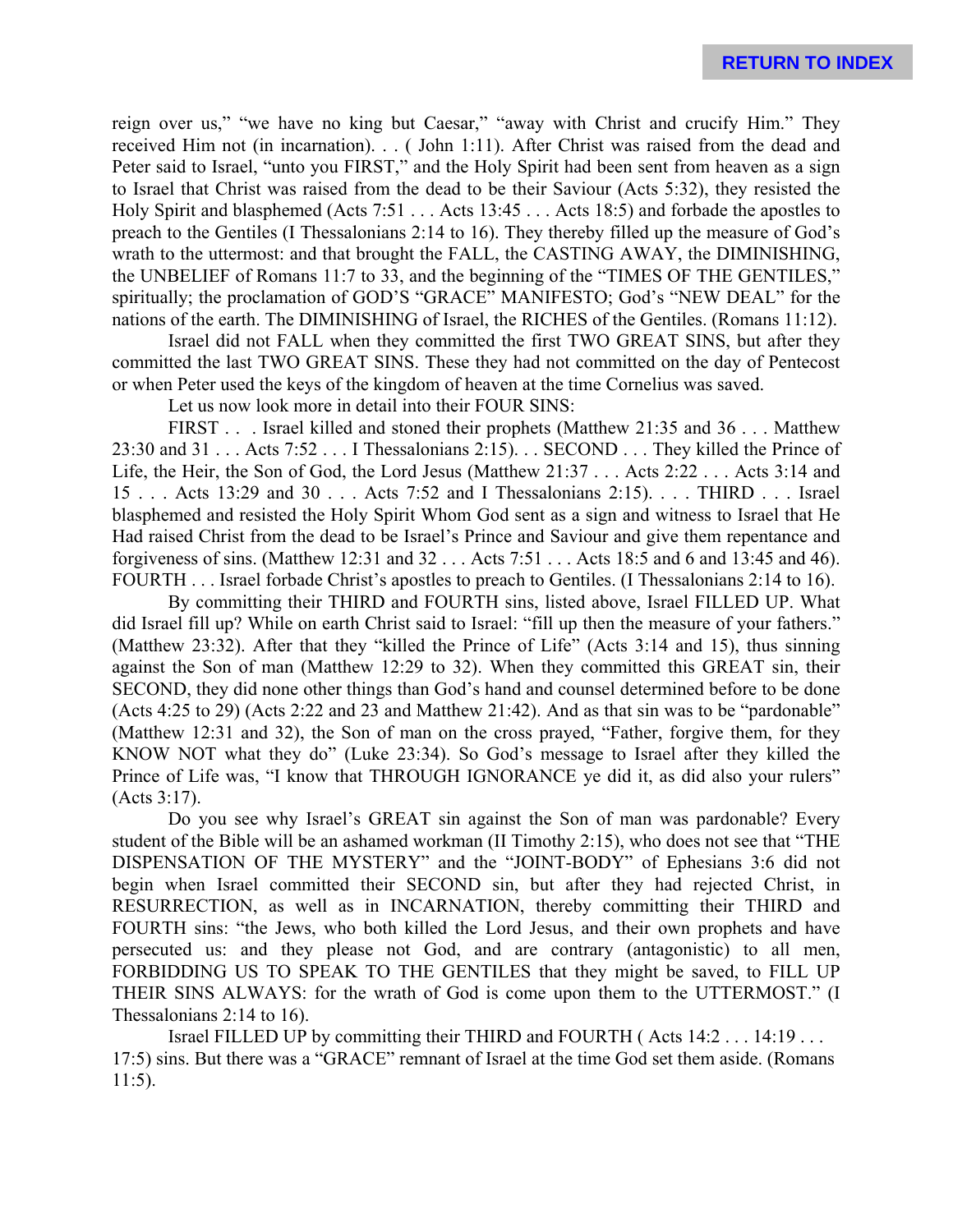#### LO, WE TURN TO THE GENTILES (Acts 13:46)

There was something different about this TURN from any turn God had ever taken. This was about twelve years after Christ, in resurrection, commissioned His ELEVEN (Matthew 28:16) to "disciple all nations." It was several years after Peter and the Eleven had acknowledged that God had granted repentance unto life to Gentiles. (Acts 11:18). Immediately after the Lord TURNED Paul to the Gentiles many Greeks believed. (Acts 14:1 to 6). Then Paul returned to Antioch in Syria, after this first great missionary journey, and when he told what had happened on that journey they rejoiced because God had opened a door of faith unto the Gentiles. (Acts 14:27). If we Gentiles knew just what day of the year that took place, we should celebrate even more heartily than we do on July Fourth. That was a great day for the Gentiles, who had been "aliens," "strangers," "no people;' "a foolish nation." (Ephesians 2:12 and Romans 10:19). "BUT NOW, in Christ Jesus, ye (Gentiles) who were SOMETIME FAR OFF are brought nigh by the blood of Christ." (Ephesians 2:13).

When did Paul say, "LO, WE TURN TO THE GENTILES"? Right after he told Israel that Christ was raised up in incarnation to be Israel's Saviour (Acts 13:23), and then told them that God had raised Christ up in resurrection to give to Israel "the sure mercies of David" (Acts 13:30 to 39); and then Paul warned Israel not to make the great mistake they were about to make (Acts 13:40 and 41).

#### TWO BLIND JEWS

Now let us note that all of this immediately followed a very unique and significant miracle, which has truly been called "a dispensational miracle." Read in Acts 13:5 to 15 how a Gentile by the name of "PAUL" ( Sergius ) wanted to hear God's Word from a Jew by the name of "SAUL." Another Jew, with a splendid name (BARJESUS), was determined that PAUL should not hear SAUL. BARJESUS means "THE CHILD OF JEHOVAH-SAVIOUR." Israel is the Child of Jehovah. But when Barjesus sought to turn the Gentile away from God's Truth the other Jew "SAUL" called him "a child of the devil": and told him he was "FULL OF GUILE" and would be blind "for a season," not seeing the sun: and he went about led by the hand. You will recall that Christ spoke of NATHANAEL (meaning the gift of God), as an Israelite in whom there was "NO GUILE." Quite a difference between "FULL OF GUILE" and "NO GUILE." If you will carefully read the conversation between Christ and Nathanael, in John 1:45 to 51, you will learn that NATHANAEL is Israel in Romans 11:26, whereas BARJESUS is Israel in Romans 11:25. Israel will be redeemed when the fulness of the Gentiles be come in (Romans 11:26) and then Israel will say to Christ what Nathanael said, "Thou art the Son of God: Thou art the King of Israel." Then read Ezekiel, chapters 36 and 37, and learn what God is going to do for and with Israel. They will be Israelites in whom there is "NO GUILE." Why? For God's own holy name's sake. (Ezekiel 36:22 and 32). Why? Because God's gifts are without repentance. (Romans 11:27 to 29). Nathanael means "gift of God." Like blind Barjesus, blind Jews are to be led by the Gentiles' hands. (Romans 11:31).

Barjesus, full of guile, blind for a season, seeking some one to lead him by the hand, is Israel in Romans 11:25, during this present age and dispensation of grace; for a season not seeing the Sun of Righteousness Who will arise with healing in His wings. (Malachi 4:2). Blind Israel must "NOW" receive God's mercy through the mercy of the Gentiles. (Romans 11:31).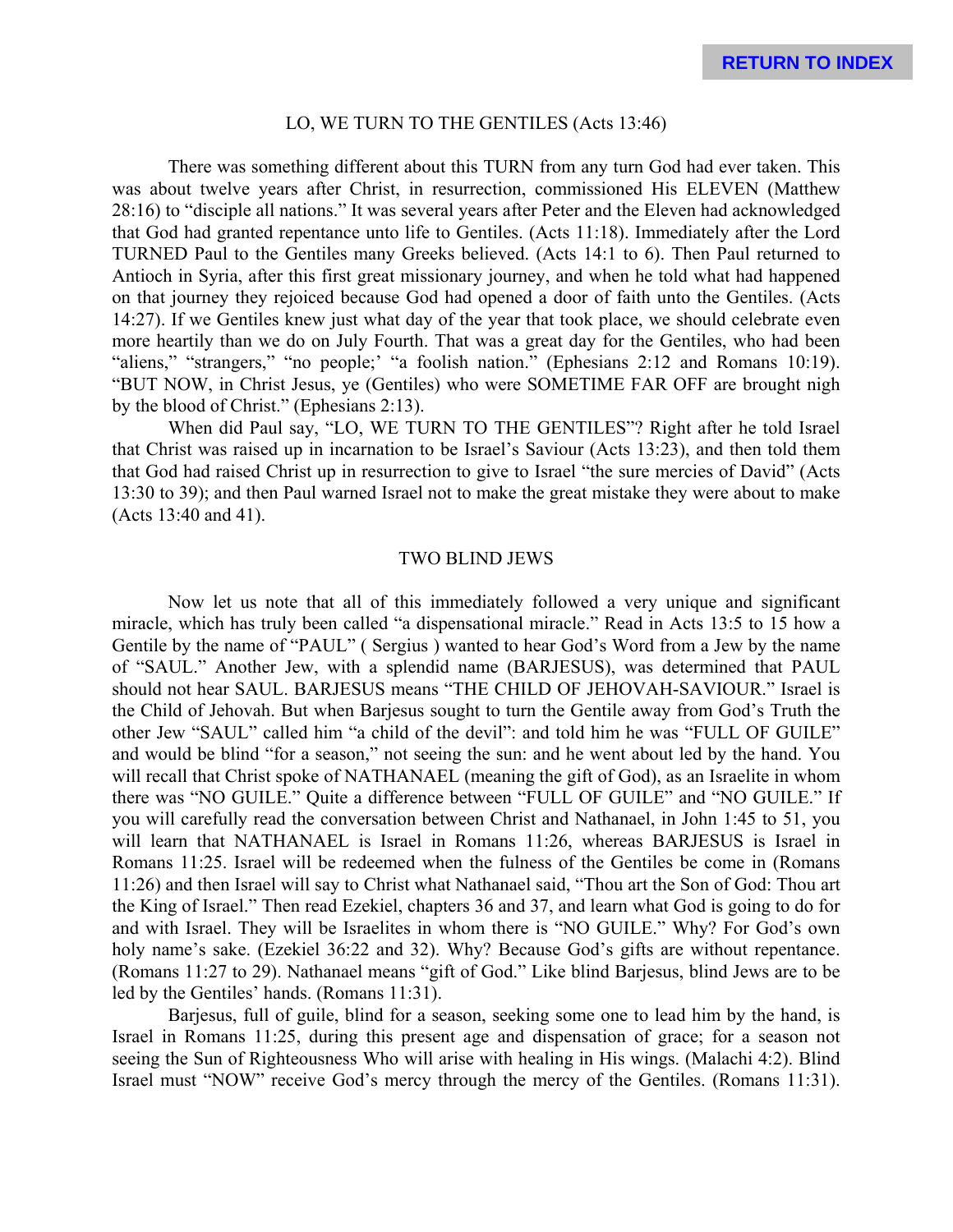The fulness of the Gentiles will come in, when God has completed the "ONE NEW MAN" of Ephesians 2:15, and then there will be a "NEW ISRAEL." (Isaiah 62:1 to 4).

We learn in Acts 13:5 to 15 that Barjesus was blind because he tried to keep the Lord's apostle from preaching to a Gentile, and then the Gentile believed the apostle when and because he saw the blindness of Barjesus. Israel was "Barjesus," meaning "the child of Jehovah," and when and because of blindness God sent upon Israel, salvation, reconciliation and mercy were offered the Gentiles. When Israel forbade the apostles to preach to Gentiles they filled up the wrath of God to the uttermost (I Thessalonians 2:16) and then "THE TIMES OF THE GENTILES," spiritually, began. As blind Barjesus marked the beginning of the FALL of Israel, spiritually, so blind Zedekiah, about 600 B. C., marked the beginning of the FALL of Israel, politically. Read the story in II Kings 25:7 and Jeremiah 52:11. Then after those captive Jews reached Babylon and "THE TIMES OF THE GENTILES," politically, began, God revealed in His secret to Daniel how the end would come. This is confirmed in Luke 21:24 and 27 to 33.

"THE TIMES OF THE GENTILES," spiritually, had not begun when Christ was on earth. He told His own apostles to recognize two seats of authority, in Matthew 22:17 to 22 and Matthew 23:1 to 3, Caesar in Rome, and the Jewish rulers in Moses' seat in Jerusalem. Thus we see that the FALL of Israel, spiritually, had not taken place when Christ was here on earth.

# GENTILES AS STRANGERS AND FOREIGNERS (ALIENS)

We read in Ephesians 2:11 and 12 the status of the Gentiles, "aliens" and "strangers." This began when God established Israel and continued after God gave the law to Israel at Sinai. Then in Luke 4:24 to 30 we read how Israel wanted to kill Christ for saying that God blessed two Gentiles. In Acts 22:21 to 26 we learn how Israel wanted to kill Paul for saying that their Messiah sent him to Gentiles. In Matthew 15:22 to 24 we learn that Christ's own apostles said concerning the needy Gentile to whom they had the opportunity to preach, "send her away." Then years after Christ died even James did not want Peter to eat with saved Gentiles. (Galatians 2:10 to 12). Can you imagine the hatred Israel held against "the apostle of the Gentiles" (Romans 11:13), when he said he was debtor to the Greeks and even the Barbarians (Romans 1:14)? At the time the Gentile, "Paul," was saved because he saw the blindness of Barjesus, the apostle changed his name from a good Israelitish name, "SAUL," to a Gentile name, "PAUL." The Jews declared that it was not fit that such a man should be on this earth. (Acts 22:21 to 26). Then Paul described in I Corinthians 4:13, what he was in the estimation of Israel, "the filth of the world; the off-scouring of all things." He was counted all day long as a sheep for the slaughter. (Romans 8:36). This Hebrew of the Hebrews, the erstwhile zealous Pharisee, who had profited in the Jews' religion, now counted it all but dung, to win Christ and the righteousness of God by faith in Christ. (Philippians 3:3 to 10 . . . Galatians 1:14). One reason why the Jews wanted to tear Paul into pieces, they thought he was responsible for the presence of a Gentile in their Jerusalem temple some 25 years after Pentecost. (Acts 21:28 and 29).

With these facts in our minds, can you imagine any of the TWELVE would have said to Gentiles, either while Christ was on earth or up to the time that the Book of Acts ceased to record their spiritual activities, what is said in Ephesians 2:13 and 2:19: "BUT NOW, in Christ Jesus, ye who were SOMETIMES far off are made nigh by the blood of Christ?"

"'NOW THEREFORE' ye are 'NO MORE' 'strangers' and 'foreigners' (Ephesians 2:11 and 12 and 4:18), but fellow-citizens with the saints, and of the HOUSEHOLD OF GOD."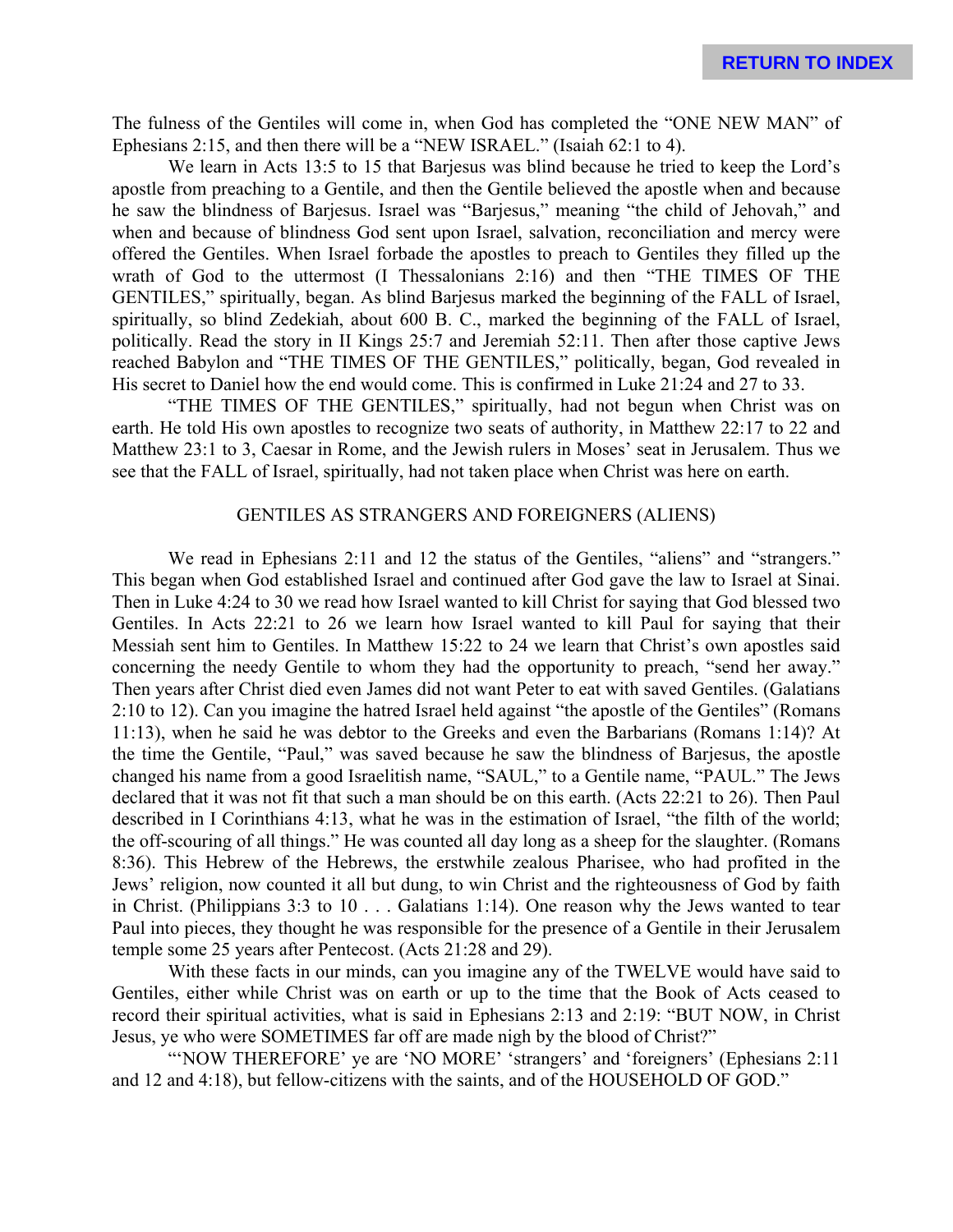All of this is quite different from Christ's words to the Gentile, "it is not meet to give the children's bread to dogs" (Mark 7:27 to 31), or Peter's words in Acts 10:28, "it is an unlawful thing for a man that is a Jew to keep company or come unto one of another nation."

Surely the Gentiles were "far off," "strangers," "aliens," "foreigners." When we read of people "far off," in the Bible, we must study the context to see whether "far off" is the geographical distance from Jerusalem or the spiritual distance from God. (Isaiah 57:19 . . . Ezekiel 6:12 . . . Daniel 9:7 . . . Zechariah 6:15 . . . Ezekiel 22:5 . . . Acts 2:39 . . . Ephesians 2:13 and 2:17). If we read and study Ezekiel 34:11 to 16 and 37:22 to 28 and many verses in between and then read that Peter addressed his Epistle to the "Dispersion" (I Peter 1:1 and 2) and learn, in John 7:35, that the "Dispersion" referred to Jews "far off" from Jerusalem, we will learn that the "other sheep" of John 10:17 referred to Jews, and not Gentiles. We shall also learn that the "far off," mentioned by Peter on the day of Pentecost (Acts 2:39) were the "far off" Israelites of Daniel 9:7. We must not be careless with our metaphors. Christ differentiated between Israel, "the sheep," and Gentiles, "the dogs." (Mark 7:27 and 28 . . . Matthew 15:24). Then there was a great difference: but in Romans 3:22 and 10:12, some years later, "there is no difference."

The "far off" of Ephesians 2:13 and 2:17 were Gentiles who were "far off" from God; but "NOW" under GOD'S "GRACE" MANIFESTO brought nigh to God by the precious shed blood of Christ, saved by grace, through faith, made alive, raised up and made to sit in the heavenlies. In the so-called Four Gospels we read frequently "ON THE EARTH": in Ephesians we read several times "IN THE HEAVENLIES."

What a transformation! Far off, dead dogs, alienated from the life of God (Ephesians 4:18), no people, "atheos" (without God . . . Ephesians 2:12), having no hope, "NOW" by the infinite, matchless, marvelous grace of the God of all grace brought into God's HOUSEHOLD as saints, made alive and seated in the heavenlies, and there blessed with all spiritual blessings in Christ (Ephesians 1:3), to be joined with Christ, ONE FLESH (Ephesians 5:31 and 32)! Then learn that this was all according to God's ETERNAL PURPOSE in Christ, kept secret by God for centuries; that this PURPOSE and GRACE was given us in Christ before the world began (II Timothy 1:9 and 10); "Hid in God since the foundation of the world" (Ephesians 3:9); "hid from ages and from generations" (Colossians 1:25 and 26). . . "BUT NOW" made MANIFEST in GOD'S "GRACE" MANIFESTO (II Timothy 1:10 . . . Colossians 1:26 . . . Romans 16:26 . . . Romans 3:21).

Let us note how this is stated in Titus 1:2 and 3: In hope of eternal life, which God, that cannot lie, promised BEFORE THE WORLD BEGAN; but hath in DUE TIMES MANIFESTED His Word through preaching, which is COMMITTED unto 'ME' (Paul)."

Of course Christians, who magnify man's responsibility above the sovereignty and foreknowledge of God, do not like II Timothy 1:9, Ephesians 1:4 and 5 and 1:11 and Titus 1:2 and 3 and Romans 8:28 to 32, while other sincere, humble Christians who do want to reconcile "whosoever will" with these other Scriptures find it so difficult, because they do not pray the prayers of Ephesians 1:15 and 23 and 3:14 to 21 and thus receive from God the knowledge of His "ETERNAL PURPOSE." Surely Christians cannot say "all things work good for them who love God" (Romans 8:28) unless they add "who are the called according to His PURPOSE," and then learn in Romans 8:29 to 31, studied with "PURPOSE" in II Timothy 1:9 . . . Ephesians 1:9 . . . 1:11 and 3:9 to 11, what is meant by God's "ETERNAL PURPOSE IN CHRIST."

But all of us should agree that it is a spiritual crime to mix in anything of Israel's religious or "law" program in an effort to supplement the grace of God and the perfect, finished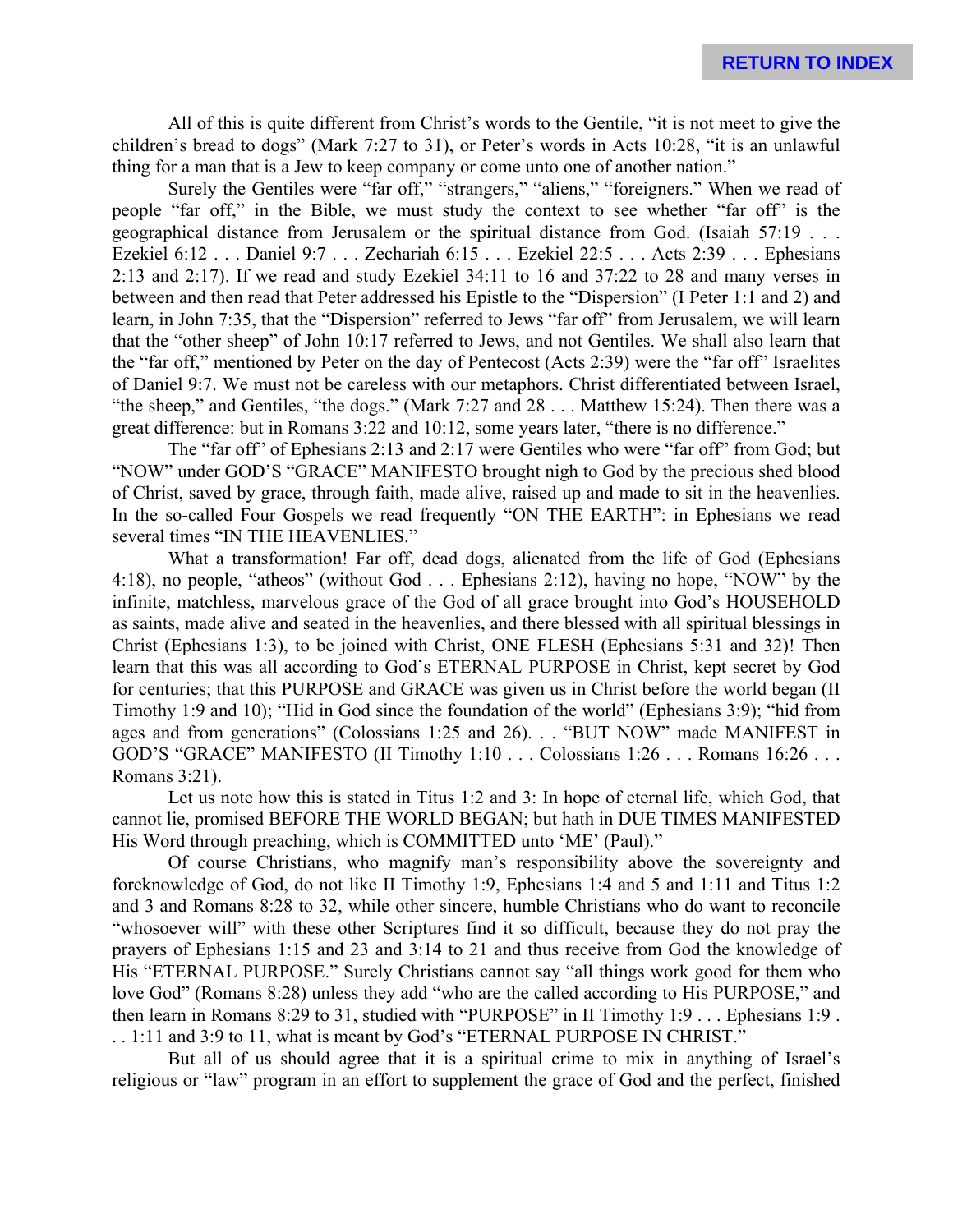work of the Lord Jesus Christ, to make salvation more effective, or the believer's position, "IN CHRIST," more secure.

How important it is for members of the Body of Christ to study carefully the verses that tell of their position and possession and conflict "IN THE HEAVENLIES," of "THE PRINCIPALITIES AND POWERS IN THE HEAVENLIES," and why God wants all saints to see "THE DISPENSATION OF THE MYSTERY" . . . "To the intent that 'NOW' unto PRINCIPALITIES AND POWERS IN THE HEAVENLIES might be known by the Church, the manifold wisdom of God" (Ephesians 3:10); knowing that this WISDOM was ordained to our glory BEFORE THE WORLD (I Corinthians 2:7). Read Ephesians 1:3 . . . 1:19 to 23 . . . 2:4 to 7 . . . Romans 8:38 . . . Colossians 2:10 and 2:16 and Ephesians 6:12. In Ephesians 6:12, "HIGH PLACES" should be "IN THE HEAVENLIES." It is not easy to always remember what is stated in Ephesians 6:12, for we do think at times that we wrestle against flesh and blood when God's servants, who propagate evangelical Christianity, will not do one thing to obey Ephesians 3:9, but bitterly, and sometimes viciously, oppose those who do. Satan does hate the truth that pertains to his principalities and powers in the heavenlies and the position of members of the Body of Christ there more than he does any message for saints in the Bible.

# THE RESPONSIBILITY OF PREMILLENNIAL FUNDAMENTALISTS THE BLINDNESS OF RELIGIOUS GENTILE CHURCH MEMBERS

Of course we all know what the leaven of Galatians 5:9 has done to Roman Catholicism and we are sure that they know absolutely nothing of GOD'S "GRACE" MANIFESTO.

But when we behold all about us how II Corinthians 11:13 to 15 describes the blind religious men in many so-called evangelical church pulpits and seminaries, we should remember the words of Romans 11:19 and 21: "Behold therefore the 'GOODNESS' and 'SEVERITY' of God," in GOD'S "GRACE" MANIFESTO. There is a great difference between God's "GOODNESS," if we accept His "GRACE," and His "SEVERITY," if we reject God's "GRACE," and imitate Israel in trying to win God's favor and His heaven by religion and works. "For if God 'SPARED NOT' Israel, take heed lest He 'SPARE NOT' thee (Gentiles)." In the name of evangelical Christianity in ever-increasing numbers religious reverends and doctors and professors are propagating their Christianized agnosticism, going in the way of Cain, preferring the way of the Pharisee to that of the publican in Luke 18:10 to 14, and apparently ignorant of the fact that a Christian infidel is an impossible paradox. They are headed for the awful judgment of Jude 13 and II Thessalonians 2:7 to 12. All Christians should heed the warning of II John 7 to 11 and never for one moment, by presence or presents, support these false prophets in their evil deeds.

Surely the Fundamentalists, especially the leaders, have a tremendous responsibility in this day of apostasy, which will abound and increase until the age and dispensation of grace comes to an end according to Titus 2:13 and Ephesians 4:13. Their duty, in this apostasy, is to contend earnestly for the faith once for all delivered unto the saints. (Jude 1 to 4). Every member of the Body of Christ, who really believes Ephesians 2:8 to 10, should join with the apostle Paul, in saying, "God forbid that I should glory save in the cross of our Lord Jesus Christ" (Galatians 6:14), knowing that we have been "GRACED IN HIM"; (Ephesians 1:6) and in saying "by the grace of God I am what I am." (I Corinthians 15:10).

The writer of this message agrees with the "grace" preacher among these leaders, who are Pretribulation Premillenarians, in their uncompromising stand for the verbal inspiration of the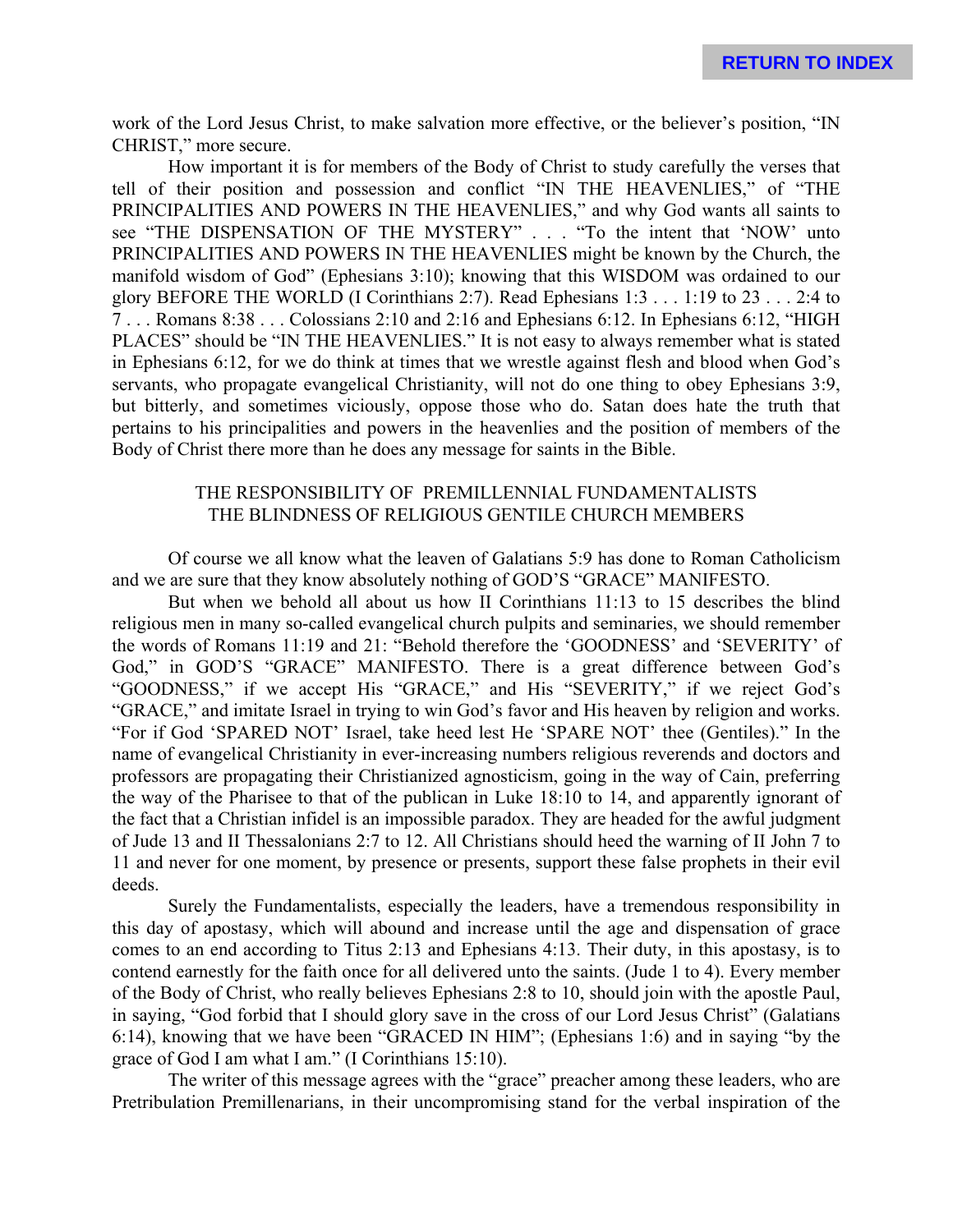Bible, the virgin birth and eternal Deity of the Lord Jesus Christ, His bodily resurrection, and the truth that the Lord Jesus will not only take His Body to glory before He comes to establish the millennium on earth, but before the Great Tribulation. The writer has no controversy or disagreement with them on any fundamental, evangelical truth in the Bible, as to the doctrines mentioned, also as to the Personality and Deity of the Holy Spirit, as to the clear teaching of the Bible that there is, during this age and economy, one and only one true Bible Church, the JOINT-BODY of Ephesians 3:6, that salvation and membership in the Body of Christ is by grace through faith in the perfect redemptive work of the Lord Jesus Christ, that no religious ceremony or ordinance or good deed can in any way help to save the believer, get him into the Body of Christ or into heaven; that at death believers depart to be with Christ in a conscious state. We all believe that the same infinite, all-sufficient grace of the God of all grace (I Peter 5:10 . . . II Corinthians 9:8 . . . Titus 2:11 to 14) that saves believing sinners is wholly adequate for the spiritual behavior and separated lives of believing saints; and that believers saved by grace will be rewarded for good deeds done in the Name of Christ. (Colossians 3:17 and 3:23 and 24 and I Corinthians 3:11 to 15).

No Fundamentalist is more heartily opposed to any and every form of soul-sleeping, the unconscious state of believers or unbelievers, between death and resurrection, or to any form of "universalism," or "universal reconciliation," than is the writer of this message, who believes in eternal, never ending glory for believers and eternal perdition, the wrath of God, for unbelievers, whether they be moral or immoral. Every true servant of the Lord is against any "annihilation" theory.

## EVERY FUNDAMENTALIST IS A DISPENSATIONALIST

Every intelligent, spiritual, Spirit-taught student of the Bible knows that there is not one line of the Old Testament in the Book of Genesis, that "from Adam to Moses" (Romans 5:13 and 14) there was no law (except the law of sin and death and the law called "conscience"). About 2500 years after Adam left Eden the Lord called Moses to Sinai for a new agreement or covenant or testament; and according to Exodus 20 there God added the law, because of sin (Galatians 3:19). The law entered that the sin, that entered 2500 years before by Adam, might abound (Romans 5:20). That law was Israel's schoolmaster to bring them to Christ and Calvary for justification by faith. (Galatians 3:24 and 25). Israel was "under law" from Sinai to Calvary, about 1500 years. Then the Sinai covenant (testament) became the "old covenant," the "old testament." It was made "old" at Calvary (Hebrews 8:13). It was abolished at Calvary. (II Corinthians 3:11 to 15). It was nailed to the cross, taken out of the way, broken down. (Colossians 2:14 to 16 . . . Ephesians 2:14 to 18). Christians in this dispensation are not under the law, but under grace. (Romans 6:14). Christ, as Jesus of Nazareth, was under the law. (Galatians 4:4 . . . Matthew 5:17 to 19 . . . 23:1 to 3 . . . Luke 4:16 and 2:39).

Thus we see that even the Postmillenarians believe in three dispensations: NUMBER ONE . . . From Adam's sin until God gave the law at Sinai before the law ("old" testament) was added .... NUMBER TWO . . . From the giving of the law at Sinai until the abolition of the law at Calvary .... NUMBER THREE . . . from the Pentecost of Acts Two until now and until whatever they think is going to take place on this earth in the future.

Surely even the intelligent Postmillenarians know that God's messages to the people "from Adam to Moses" were quite different from the messages to His people from Sinai to Pentecost: that He was not, in either of those periods, speaking about the Church of the Mystery,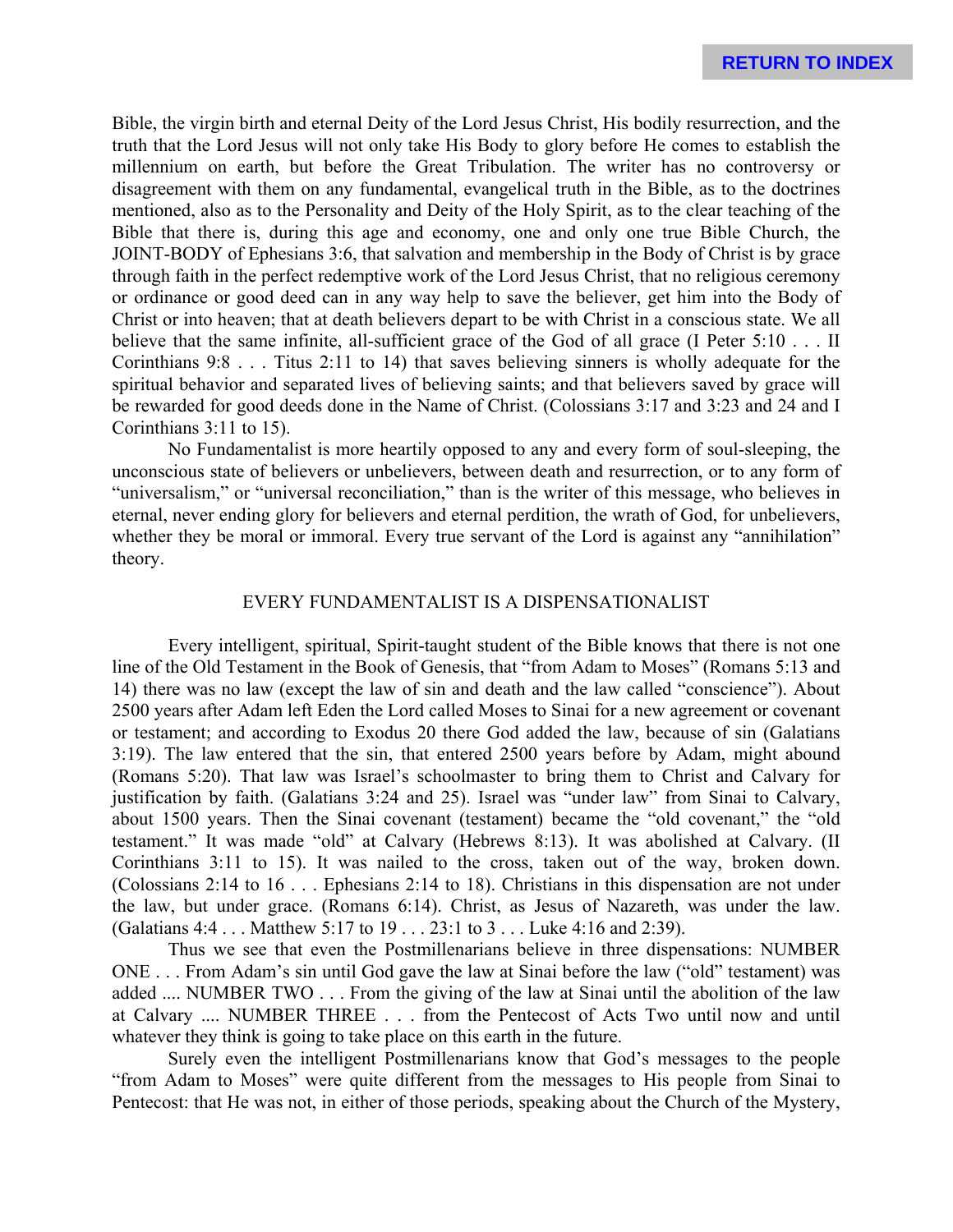or that which He purposed, in Christ, before the foundation of the world. (Ephesians 3:11). And surely members of the Body of Christ, in this age and reign and dispensation of grace, who are not under the law, are not to be regulated by God's instructions to His "old testament" people on their march from Egypt to Canaan, worshipping God in a portable tabernacle, and observing their religious ceremonies and God-given ordinances described in Hebrews 9:10, which were mandatory as they received the spirit of bondage unto fear.

What would Christ have done to one of His apostles, while He was Jesus of Nazareth in the midst of Israel (Acts 2:22), if that apostle had preached at that time what Christ told Paul to preach years later in Colossians 2:16 and Galatians 6:15? Paul testified to the Gentiles in due time (I Timothy 2:7), because Israel would not believe on the resurrected Christ or accept righteousness by faith (Acts 13:46 . . . Romans 9:31 to 33), and the Gentiles obtained mercy, according to Paul's message, because of Israel's unbelief (Romans 11:30).

# THE PRINCIPLE OF PROGRESSIVE REVELATION

Of course intelligent Bible study is "DISPENSATIONAL" Bible-study and surely any servant of the Lord is very stupid to ridicule or neglect this intelligent Scriptural method (II Timothy 2:15). This of course includes the principle of progressive revelation (confined to the limits of the Bible), with the knowledge that all of the Bible is God's inspired Word, but that God gave us the Holy Scriptures, by inspiration and revelation, on the installment plan. We certainly know that the religious program mandatory under law is forbidden and prohibited in GOD'S "GRACE" MANIFESTO. As has been said many times, all of the Bible is FOR members of the Body of Christ, but all of the Bible is not ABOUT members of the Body of Christ.

The time indicated by the "NOW THEREFORE" of Ephesians 2:19 . . . the "NOW" of I Corinthians 12:27 and 20 and Ephesians 3:5 . . . the "BUT NOW" of Ephesians 2:13, 3:8 and of Romans 16:25 and 26 and Romans 7:6 . . . the "NOW" of Romans 6:22 and Acts 15:10 . . . the "YET NOW" of Colossians 1:20 and 21, of II Corinthians 5:16 and of Romans 11:30 and the "BUT NOW" of Colossians 1:25 and 26 and the "NOW" of Romans 8:1 was neither while Christ was on earth, as the Minister of the circumcision (Romans 15:8), nor from Pentecost to the sending forth of Saul (Acts 13:2). (Read Hebrews 2:3 and 4 and Galatians 2:7 to 9). How could any Christian have been established during those years by the "MY GOSPEL" of Paul or the preaching of Jesus Christ according to the revelation of the mystery (Romans 16:25), when Christ had not yet given Paul the gospel by revelation (Galatians 1:11), had not sent him forth as He did in Acts 13:2? In Paul's message he preached to Gentiles to be saved by grace and God would raise them up to sit together in the heavenlies where Christ is, "far above all heavens." (Ephesians 2:4 to 9 . . . Ephesians 4:10). Peter told Israel to repent and be baptized for the remission of sins and God would send Christ back from heaven to earth, where they were, to establish His kingdom (Acts 3:19 to 21), adding that Samuel and many prophets foretold "these days." But what prophet foretold Ephesians 2:5 to 9 or the "UNSEARCHABLE" riches of Christ among the Gentiles of Ephesians 3:8?

# WHAT IS MEANT BY THIS PRESENT PARENTHESIS?

The evangelical Premillenarians, the Fundamentalists, who call themselves "grace" preachers, of course, are "DISPENSATIONALISTS," for they believe that Luke 19:42 to 44 . . .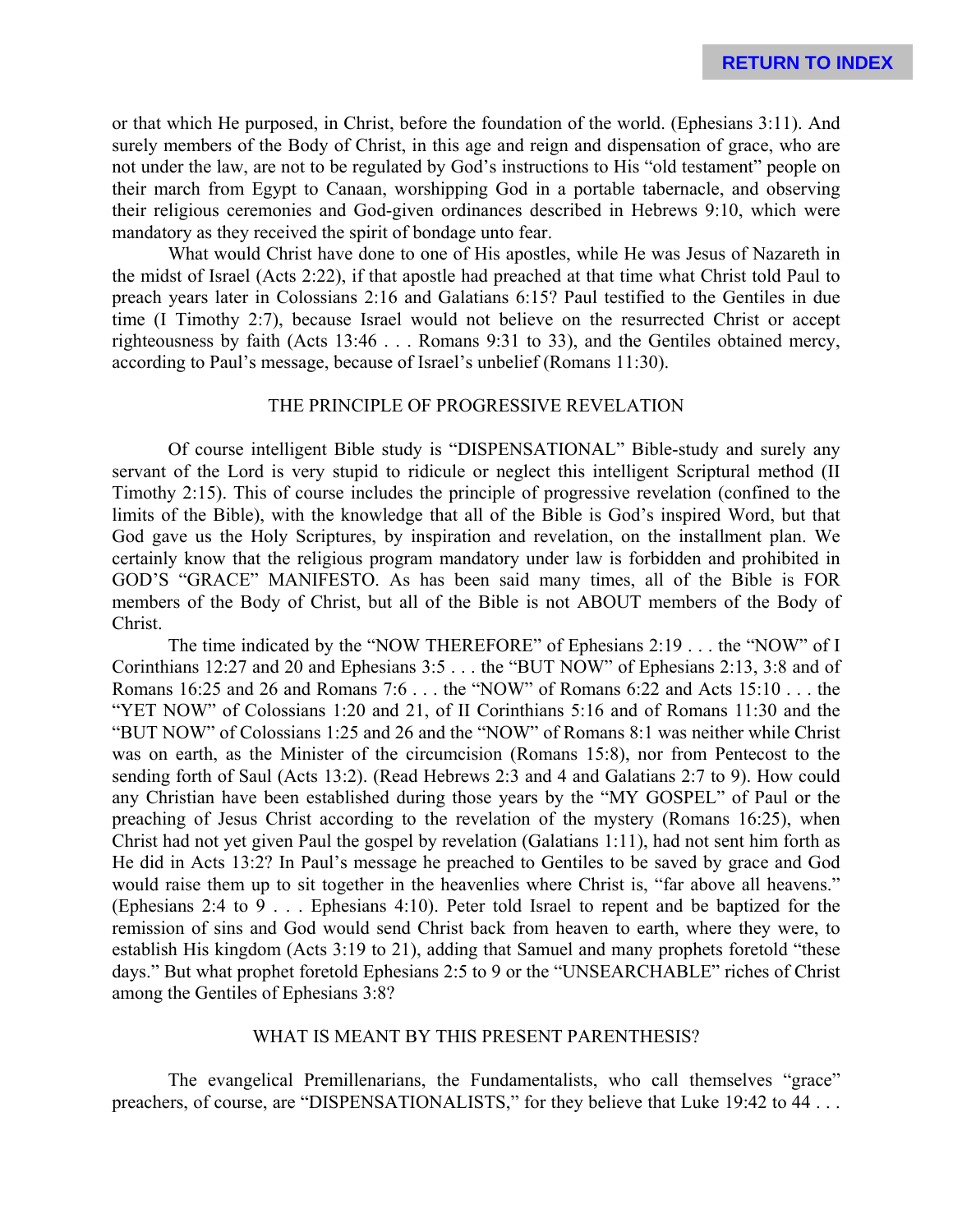and 21:24 to 33 and Matthew 23:38 and 39, and other Scriptures, teach that the prophesied "kingdom" which Christ declared to be "at hand" (Matthew  $4:17...10:7...$  Mark 1:14 and 15) and will again be at hand when the Son of man comes to earth (Luke 21:27 to 33), has been postponed, that while the prophesied "kingdom of heaven" is in abeyance God is building the Church of the Mystery. So they speak of this present age and dispensation, from Pentecost of Acts Two to the Rapture of I Thessalonians 4:13 to 18, as a "PARENTHESIS." This suggests that it was not contemplated by Israel's prophets. Although Christ talked with His TWELVE concerning the kingdom of God when He was showing Himself alive after His death (Acts 1:3), their question in Acts 1:6, concerning their "prophesied kingdom," proves that He told them nothing concerning the truth called by Paul "THE MYSTERY OF CHRIST."

The teaching of the Premillenarians, concerning the interrupted or suspended "kingdom" covenants, is very disgusting to the Postmillenarians, makes some of them furious, for they are going to bring in the millennium without the return of the King, and they call the Body of Christ, "Spiritual Israel."

But the Premillenarians, who teach that their "PARENTHESIS," "THE DISPENSATION OF THE MYSTERY" (Ephesians 3:9), "THE DISPENSATION OF THE GRACE OF GOD" (Ephesians 3:1 to 4), "THE JOINT-BODY (SUSSOMMOS)," (Ephesians 3:6), "THE MYSTERY OF GOD'S WILL" (Ephesians 1:9), began on the day of Pentecost with Peter and the Eleven, are not only disgusted with other evangelical Premillenarians, who teach that in the first eleven chapters of Acts we find a pattern of God's kingdom program to be put into operation after the culmination of Ephesians 4:13, and that GOD'S "GRACE" MANIFESTO was not made known or put into operation until after Paul was sent forth in Acts 13:2, after which a "NEW COMMISSION" (II Corinthians 5:16 to 21) was proclaimed, but they are sometimes so furious that they even go beyond exaggerations in condemning fellow-members of the Body of Christ, and their "battle-cry" or "scarecrow" is "BULLINGERISM." Of course most of them are ignorant of the meaning of "Bullingerism," but sheep-like many join the battle-cry and false charges against other Fundamentalists, who are not only positively and uncompromisingly against the extreme "DISPENSATIONALISM" of Dr. E. W. Bullinger, against his elimination of the Lord's Supper from GOD'S "GRACE" MANIFESTO, and his pagan teaching of the unconscious state of the soul between death and resurrection—as is the writer of this message—but who prove his fallacies by rightly dividing the Word of Truth.

#### WHAT IS MEANT BY "BULLINGERISM"?

The opposition against Dr. E. W. Bullinger and his teaching began with the Plymouth Brethren in England when and because Dr. Bullinger, who agreed with the Plymouth Brethren and every evangelical Pretribulation Premillenarian among the Fundamentalists of this country as to every fundamental doctrine of evangelical truth, taught that "THE LORD'S PRAYER" and "THE LORD'S SUPPER" have no place in God's present "GRACE" program: that "THE LORD'S DAY" of Revelation 1:10 is not Sunday. Dr. Bullinger used such Scriptures as II Corinthians 3:6, Romans 15:27, Acts 28:20, Galatians 3:7, 3:29, 4:26, Acts 26:22 and 23 . . . Romans 11:17 . . . Romans 4:16 (compared with Ephesians 4:6) and I Corinthians 11:27 with Matthew 26:28 (compared with Ephesians 2:11 to 13), in his attempt to prove that the Church during the entire period covered by the Book of Acts was a "COVENANT" prophesied Church (calling the period from Acts 2:1 to Acts 28:28 the "PENTECOSTAL PERIOD"). His contention was, that inasmuch as the BODY of Ephesians and Colossians is the Church of the MYSTERY,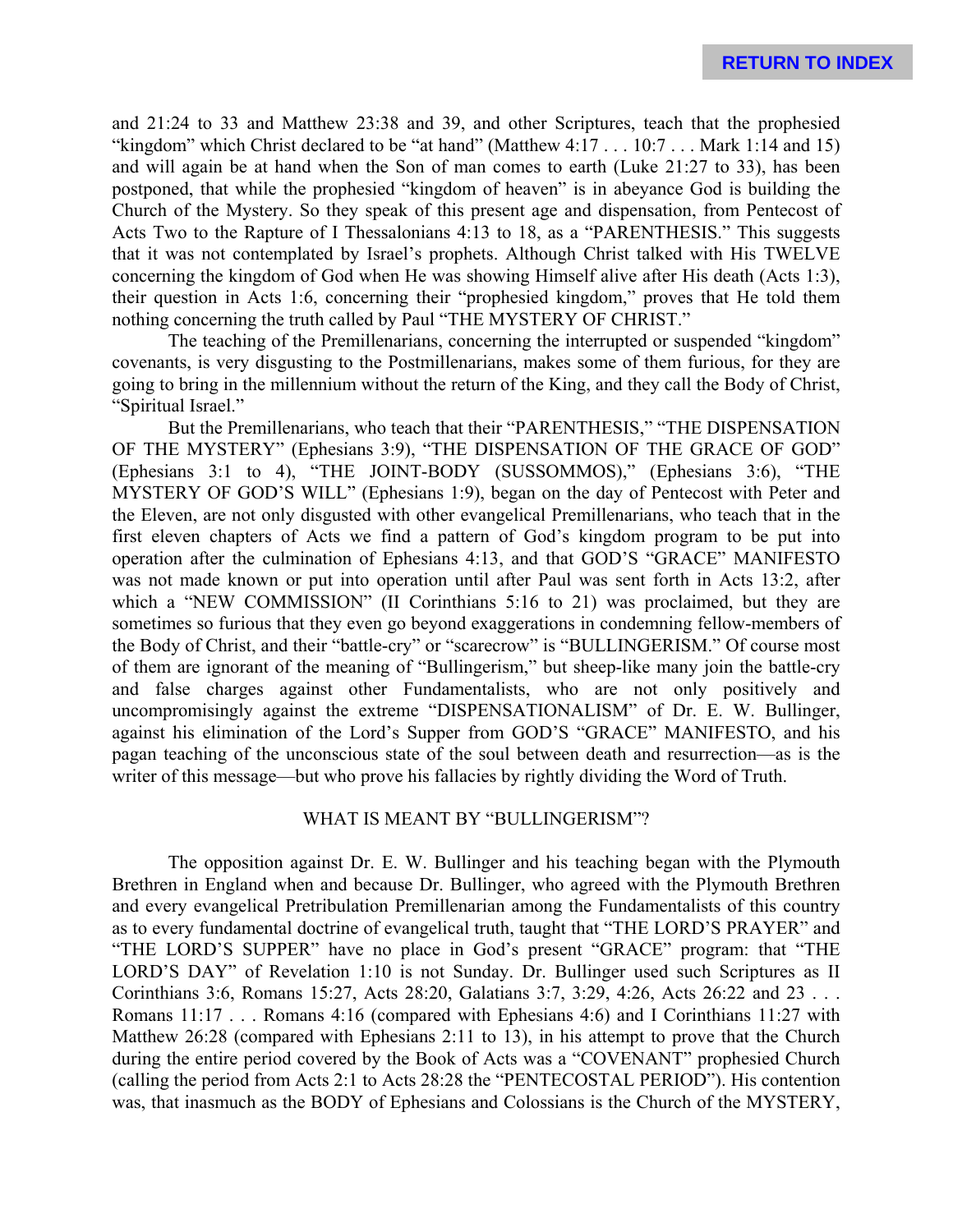and not prophesied, and "non-covenant," not only did a new spiritual program begin after Acts 28:31, but a new and different Church. Inasmuch as the Lord's Supper is mentioned in connection with the blood of the "covenant," it has no place in the "non-covenant" Church. You can well imagine what the Plymouth Brethren would do to and against any man who would try to take away their "Lord's Day" theory and their "SUNDAY MUST," the Lord's Table. So the battle started and so it rages. Then when Dr. Bullinger proved that the Brethren used the "Therefore" of Romans 6:4 for their "WITNESS" instead of the "THEREFORE" of Colossians 3:5, and proved that there was no religious cemetery in Romans 6:4 for the burial of the old man, as a "watery grave" witness, something more than their indignation was aroused. They were ready to cry as did Paul's enemies, "away with such a fellow from the earth: for it is not fit that he should live." (Acts 22:22). At this present time this "watery grave" witness is the greatest hindrance to the recovery of "THE MYSTERY OF CHRIST" among Fundamentalists. The "THEREFORE" of Romans 6:4 proves the very opposite of what is taught by some: it teaches that the believer who has died and been raised by baptism has also been buried by the same baptism. It is a known fact that no Bible teacher, who reads water into Romans 6:4, Ephesians 4:5 or Colossians 2:12, makes any attempt to obey Ephesians 3:9.

While the utter confusion goes on Pentecostalism and "Snake jugglers" and "religious healers" and wild "tongues movements" are playing havoc with many poor, deluded victims. These "Fanatics" challenge our so-called "grace" preachers, who revise and abridge Mark 16:16 to 18 and Acts 2:38 and Acts 22:16 and I Corinthians 14:18, 12:28 and I Corinthians 1:17 to fit into their faulty dispensationalism, and they say to these "grace" Fundamentalists, if God's "grace" program and the joint-Body of Ephesians 3:6 began on the day of Pentecost, if GOD'S "GRACE" MANIFESTO began when those TWELVE men (Acts 2:14) stood up on Israel's Jewish feast-day, and if there has been no change in God's administration since that day, why not go to Mark 16:16 to 18 (obeying all three verses) and to the Book of Acts and I Corinthians 12:7 to 11 for our program?

Of course the evangelical Premillenarians, who teach that "THE DISPENSATION OF THE MYSTERY" (for Gentiles), began when Peter and the Eleven were preaching to Israel on Pentecost, make no attempt to make anyone see what is the "DISPENSATION OF THE MYSTERY," in obedience to Ephesians 3:9; for what began on Pentecost was foretold by Israel's prophets, Joel, David, Moses and Samuel, according to Peter's words, and was, therefore, not THE MYSTERY HID IN GOD FROM THE FOUNDATION OF THE WORLD. (Ephesians 3:9).

#### AN INTELLIGENT QUESTION CONCERNING SIGN-GIFTS

There are many sincere Christians who are very much confused and bewildered as to the sign-gifts of I Corinthians 12:7 to 11, and ask, if God put them in the Church (I Corinthians 12:28), who put them out? If there has been no change in God's spiritual program since Paul wrote his first six Epistles, during the "ACTS" period, I Thessalonians, II Thessalonians, Galatians, I Corinthians, Romans and II Corinthians, then why should not the sincere, spiritual Christians believe that those signs are absent because Christians are not as spiritual today as were the Corinthians and others? But then their confusion is not cleared up when they read that the Corinthians, who exercised those sign-gifts, were anything but spiritual. (I Corinthians 3:1 to 4 . . . I Corinthians 6:7 to 9 . . . I Corinthians 14:10 to 34 . . . I Corinthians 8:1 to 12 . . . I Corinthians 15:12). Perhaps many have missed the meaning of I Corinthians 13:8 and 13:13,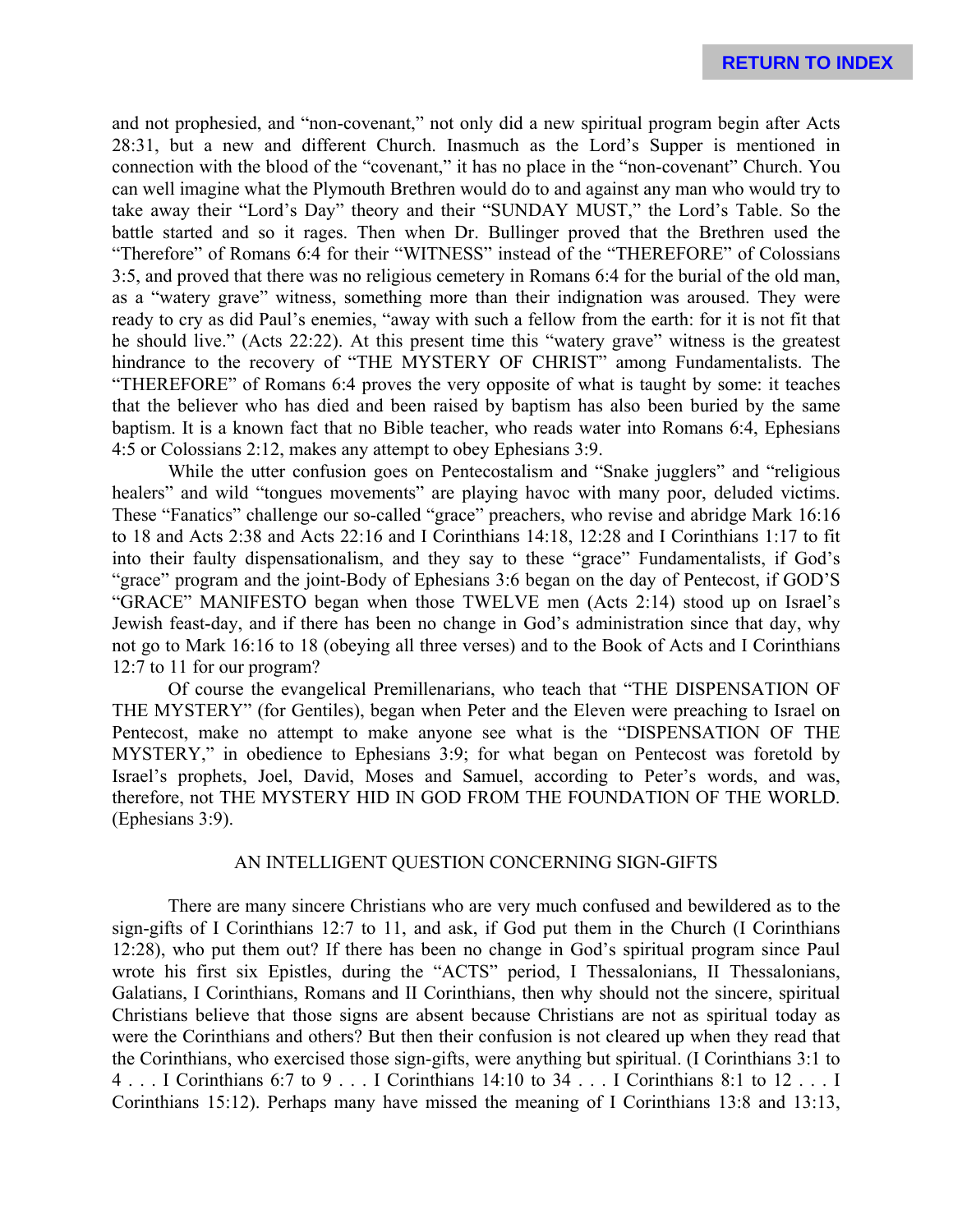things that were to be done away, things for children, and things that were to abide for the full-aged.

Dr. Bullinger saw that there was an absence of signs and visions and tongues and religious ceremonies in Paul's Epistles, written after the close of the "ACTS" period (I Timothy 5:23 . . . II Timothy 4:20 . . . Philippians 2:25 to 29), and by comparing "the hope of Israel" (Acts 28:20) with Ephesians 3:l to 4, Paul there a prisoner for "the Mystery among the Gentiles," he explained away the sign-gifts of the "ACTS" period by stating that a NEW CHURCH with a different hope and calling began after the close of Acts. This extreme dispensationalism has led to worse than confusion, and has done much harm in the matter of the recovery of lost truth concerning GOD'S "GRACE" MANIFESTO.

When Christians, who don't play follow the leader, see that not even the most consecrated, spiritual, faithful, fruitful evangelical "grace" preacher today does, or can, exercise any of the sign gifts of I Corinthians 12:7 to 11, they want to know "why," with the correct Scriptural answer.

Some years ago when I was prayerfully and diligently studying the Scriptures for an explanation why the present-day absence of signs, visions, tongues and jail deliverances and angelic visitations found in Mark 16:17 and 18 and all during the period covered by the Book of Acts, I wondered why the Book of Acts did not record the doings and sayings of Paul from Acts 28:31 until the time of his departure from earth. I knew that Dr. Luke wrote the Book of Acts, and that he was with Paul when Paul said "good-bye" to earth (II Timothy 4:11). Then why did not the Holy Spirit lead Luke to write the many things that Paul did and said between the last word in Acts and Paul's farewell message? There was a reason for this sudden closing of Acts, after which Paul wrote Titus, I Timothy, Philippians, Philemon, Ephesians, Colossians and II Timothy, called Paul's "Prison" Epistles. There was a reason why Paul did general healing in Acts 19:10 to 12, and why after the close of Acts he instructed a faithful saint to use a physical remedy. (I Timothy 5:23). Then I saw that in the last chapter of Acts we find the record of Paul's miraculous healing of a heathen, but in the last chapter of all of his writings, some years later, he said, "Trophimus have I left at Miletum sick." (II Timothy 4:20). Trophimus was a faithful saint. The Holy Spirit had II Timothy 4:20 put into the inspired word for religious "sign" healers. Of course every intelligent spiritual Christian believes in Divine healing (elective) but not in divine healers.

Then I learned that in Paul's oral and written ministry before Acts 28 he proclaimed both the prophesied and unprophesied truth of God, and I found in the Book of Acts and in Paul's first Epistles nearly 200 references to the Old Testament Scriptures, whereas in Paul's "Prison" Epistles there are very, very few references to the Old Testament Scriptures and very little truth not "UNSEARCHABLE." (Ephesians 3:8 and Romans 11:33).

I saw that there were several baptisms during the "Acts" period and thereafter Paul declared "there is one baptism." (Ephesians 4:5). I saw there was important truth for the correction of error in I Corinthians 13:8 and 13, things that would be done away and what would abide.

So in the year 1921 when I was searching for the Bible answer a friend handed me a little pamphlet printed and distributed by the Moody Bible Institute, "Visions, Signs and Tongues Not God's Order For Today," with a strong "foreword" endorsement by Dr. C. I. Scofield. On the very first page of that pamphlet the author branded as "satanic" the teaching that the Church all during the Book of Acts was a "kingdom" Church different from the "Post Acts" Church (Bullingerism) and also the teachings of the "signs" and "healing" Christians (Pentecostalism).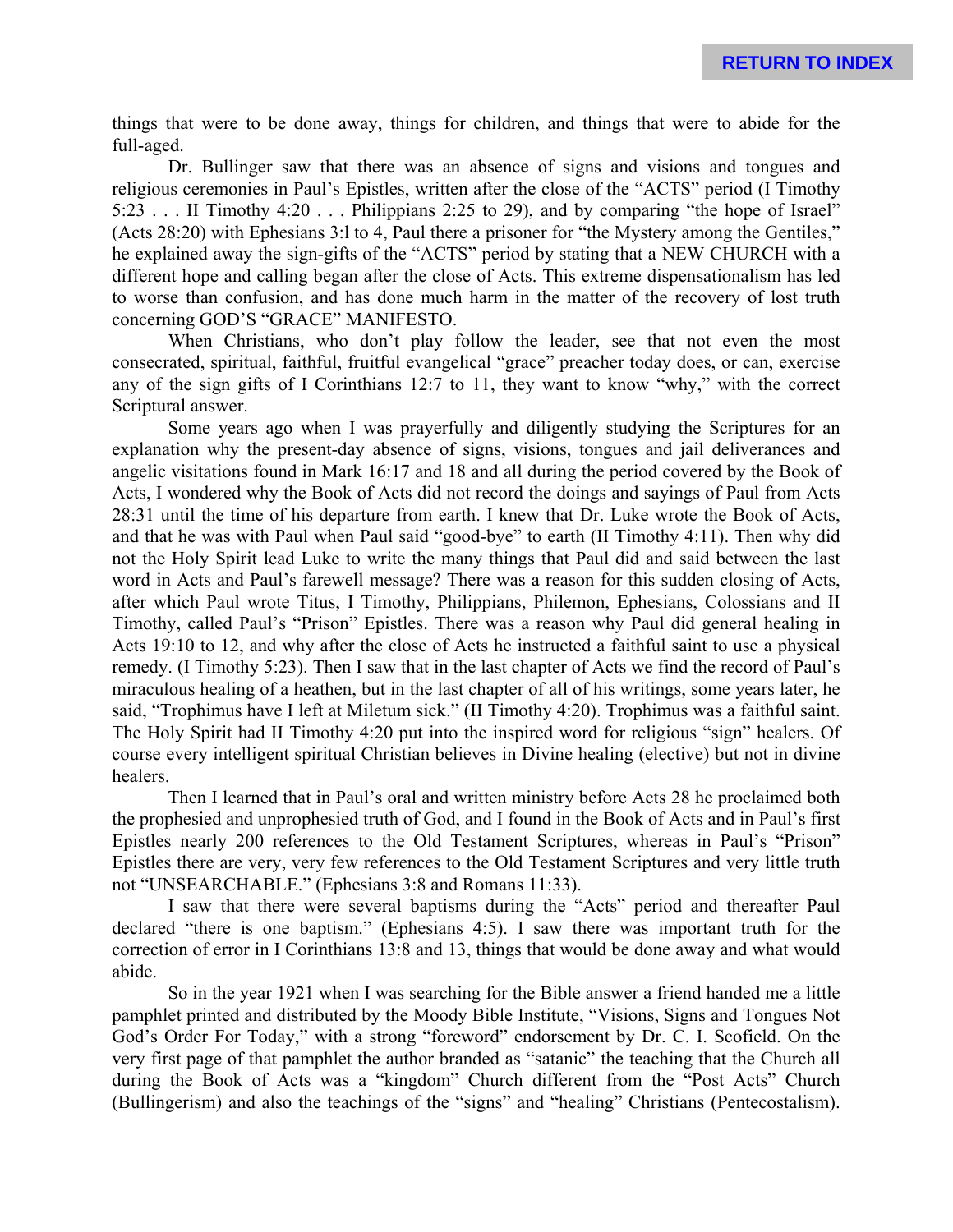Then the author asked whether it is not Satan who turns the eyes of sincere Christians back to Pentecost rather than on to the "Prison" Epistles of Paul; declaring that "the normal course" of the Church is to be found in Paul's last Epistles; and that God brought forth a new order after the close of the "Acts" period, and in that new order is noted the absence of the signs and signgifts found in the Book of Acts and in Paul's earlier Epistles.

This is the only intelligent Scriptural explanation of the difference in God's spiritual program before and after Acts 28. It is pitiable, if true, that a Christian brother in charge of the book-store or publications at Moody's, a brother who uses anointing oil, has instructed the salesman not to let their customers and visitors see that book. It will only be brought out of hiding by urgent request.

The cure offered by Dr. Bullinger and those who propagate his "DISPENSATIONALISM" is much worse than the disease. I rejected it the very first time I read it. I have never taught or believed Dr. Bulinger's extreme "DISPENSATIONALISM," having written against it years ago and many times since. But still there are Fundamentalists who have continuously called me a "BULLINGERITE": most of them being as ignorant of Dr. Bullinger's teachings as they are of "THE DISPENSATION OF THE MYSTERY," while other Fundamentalists, zealous immersionists, are guilty of deliberate falsification, and they know it full well, while at the same time they teach that they buried their old man under the water. The new man does not bring false charges, sometimes called "lies."

So while the outstanding leaders among the Fundamentalists use the "BULLINGERISM" "scarecrow" to keep their followers ignorant of the glorious truth of the ETERNAL PURPOSE OF GOD, the men who propagate "extreme DISPENSATIONALISM" pick up a recruit now and then with their two pet Scriptures, the "NONE OTHER THINGS" of Acts 26:22 and "THE HOPE OF ISRAEL" of Acts 28:20.

These brethren contend that Paul's statement in Acts 26:22, "NONE OTHER THINGS," proves that in his first six Epistles and in all of his sayings recorded in the Book of Acts nothing of the "UNSEARCHABLE" truth of Ephesians 3:8 can be found; that in prophecy somewhere between Genesis 1:1. and the last words of Malachi everything that Paul preached before Acts 28 can be found. This means that Israel's prophets prophesied that temporary blindness would be sent upon Israel (the mystery of Romans 11:25); that because of Israel's unbelief, mercy would be extended to Gentiles (Romans 11:30 and 11:25); and that THE Jews would obtain mercy by the Gentiles' mercy (Romans 11:31). On the contrary the Holy Spirit teaches that this truth was "PAST TRACING OUT" (UNSEARCHABLE) (Romans 11:33). These brethren, in their utter inconsistency and contradictions, admit that the Greek word, translated in Ephesians 3:8, "UNSEARCHABLE," means "not prophesied in the Old Testament Scriptures"; that the same Greek word is used in Roman 11:33. Yet they teach that the truth of Romans 11:30 to 32 was prophesied

What folly to contend that the Old Testament prophets foretold that believing Jews and Gentiles would be baptized by one Spirit into one Body and all be members one of another (I Corinthians 12:13 . . . Romans 12:4 and 5), and that the Gentile members of this Body were waiting for Israel's hope in Amos 9:11 to 15. The very heart of the unprophesied MYSTERY, which was HID in God and HID from ages and from generations, is I Corinthians 12:12; "SO ALSO IS CHRIST." This is the wisdom ordained to our glory before the world. (I Corinthians 2:7). What stupidity to teach that any of Israel's prophets prophesied that the "RECONCILIATION" COMMISSION would be given for Gentiles (II Corinthians 5:18 to 20 . . . Romans 5:11), because God would temporarily CAST AWAY Israel (Romans 11:15). No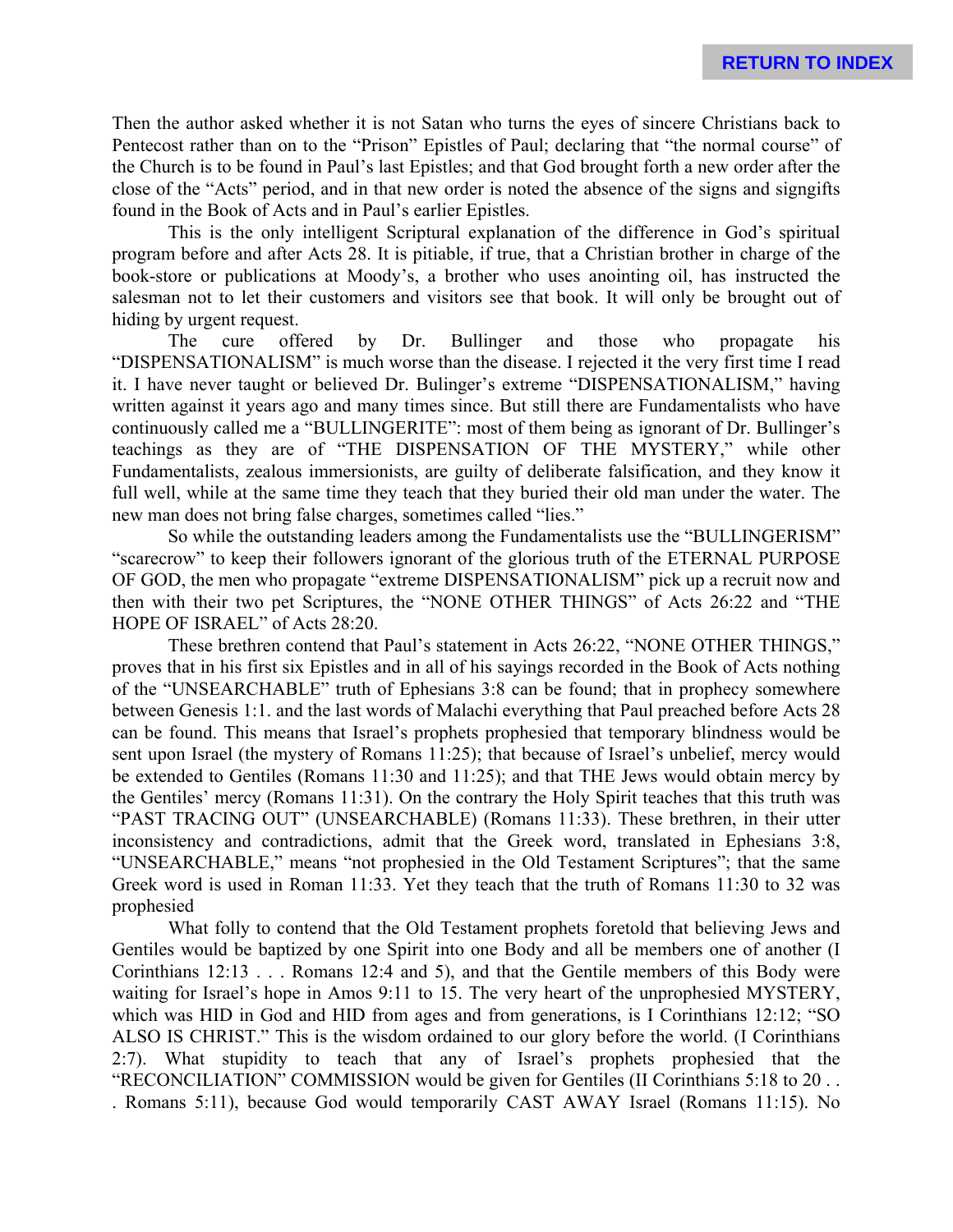prophet even intimated the "fulness of the Gentiles" in Romans 11:25, or the "fulness of Israel" (Romans 11:12) after their DIMINISHING to make the Gentiles RICH.

The "ETERNAL PURPOSE" of God in Romans 8:28 to 31 is the "ETERNAL PURPOSE" of God in Ephesians 1:11 and in II Timothy 1:9. Compare Romans 8:29 to 31 with Ephesians 1:4 and 5. Think of the absurdity of even suggesting that the wisdom ordained to our. glory before the world (I Corinthians 2:7) was, that believing Gentiles would be Israelites enjoying "the hope of Israel" as interpreted by the extreme dispensationalists. The "hope of glory" in Colossians 1:27 is the "hope of glory" in Romans 5:2. (II Corinthians 13:5). Philippians 1:1 to 6 is proof the Philippians were in the same Body while Paul was in the Roman prison that they were in when Paul preached to them in Philippi, in Acts 16. The "hope of Israel" of Acts 28:20 is mentioned in Acts 23:6, "of the HOPE and RESURRECTION of the dead am I called in question." Read also Acts 24:14 and 15 . . . Acts 25:19 . . . Acts 26:5 to 8.

Is the gospel of the grace of God more clearly proclaimed in Ephesians 2:8 to 10 and in Titus 3:5 to 8 than it is in Romans 3:24 to 28 or in Romans 4:4 and 5? Surely the Divine baptism of Romans 6:3 is the one baptism of Ephesians 4:5.

All of this "DISPENSATIONAL" confusion is one of Satan's devices to keep saints from knowing the truth which he hates with a vicious, relentless hatred, the truth that landed Paul in prison as an evil doer, as the prisoner of Jesus Christ for Gentiles. (Ephesians 3:1 to 3). Do you suppose Satan, who once held a much higher place in higher heavens, was pleased when Christ spoiled principalities and powers (Colossians 2:16), when God raised Christ far above those principalities and powers and made Him to be Head over all things to the Church, His Body, the filling-up of Christ (Ephesians 1:19 to 23)? If some one should ask you, to what church you belong, if you should answer "I am a member of the 'FILLING-UP' of Christ," would they not doubt your sanity? (I Corinthians 2:12 to 14). How many sermons have you heard on the truth of Ephesians 2:15, "God is making of the twain 'ONE NEW MAN'? Certainly every Christian who desires to be God's unashamed workman should know what God is doing in this age and dispensation of grace." (Ephesians 4:10 to 14).

#### WHAT PROPHETS KNEW THE TRUTH OF THE MYSTERY BEFORE PAUL?

If the Fundamentalists, who claim that the dispensation of the mystery began with Pentecost, say that the period from Pentecost until the rapture of the Church is a "PARENTHESIS," we would ask them what part of the "PARENTHESIS" was known or made known by any prophet of Israel? Was all of the truth concerning "THE MYSTERY" of Ephesians 3:9 . . . Ephesians 1:9 . . . Colossians 1:25 and 26 included in "THE UNSEARCHABLE RICHES OF CHRIST" among the Gentiles (Ephesians 3:8) or just a part of it, and which part? We have already learned that the truth of Romans 11:30 to 32 was "UNSEARCHABLE."

We ask these questions because the Bible teachers, who teach that the dispensation of the mystery did not begin until after Acts 11:18, and that the apostle Paul was the first messenger of the Lord to receive the revelation of "THE MYSTERY," are constantly being asked to explain the "AS" in Ephesians 3:5 and tell who were the apostles and prophets of Romans 16:26 and Ephesians 2:20. Note Ephesians 3:5: "THE MYSTERY OF CHRIST" . . . "which in other ages was not made known unto the sons of men, 'AS' it is 'NOW' revealed unto His holy apostles and prophets by the Spirit." The Premillenarians, who will not have "the dispensation of grace," "the dispensation of the mystery," "the Joint-Body" of Ephesians 3:6, begin later than Pentecost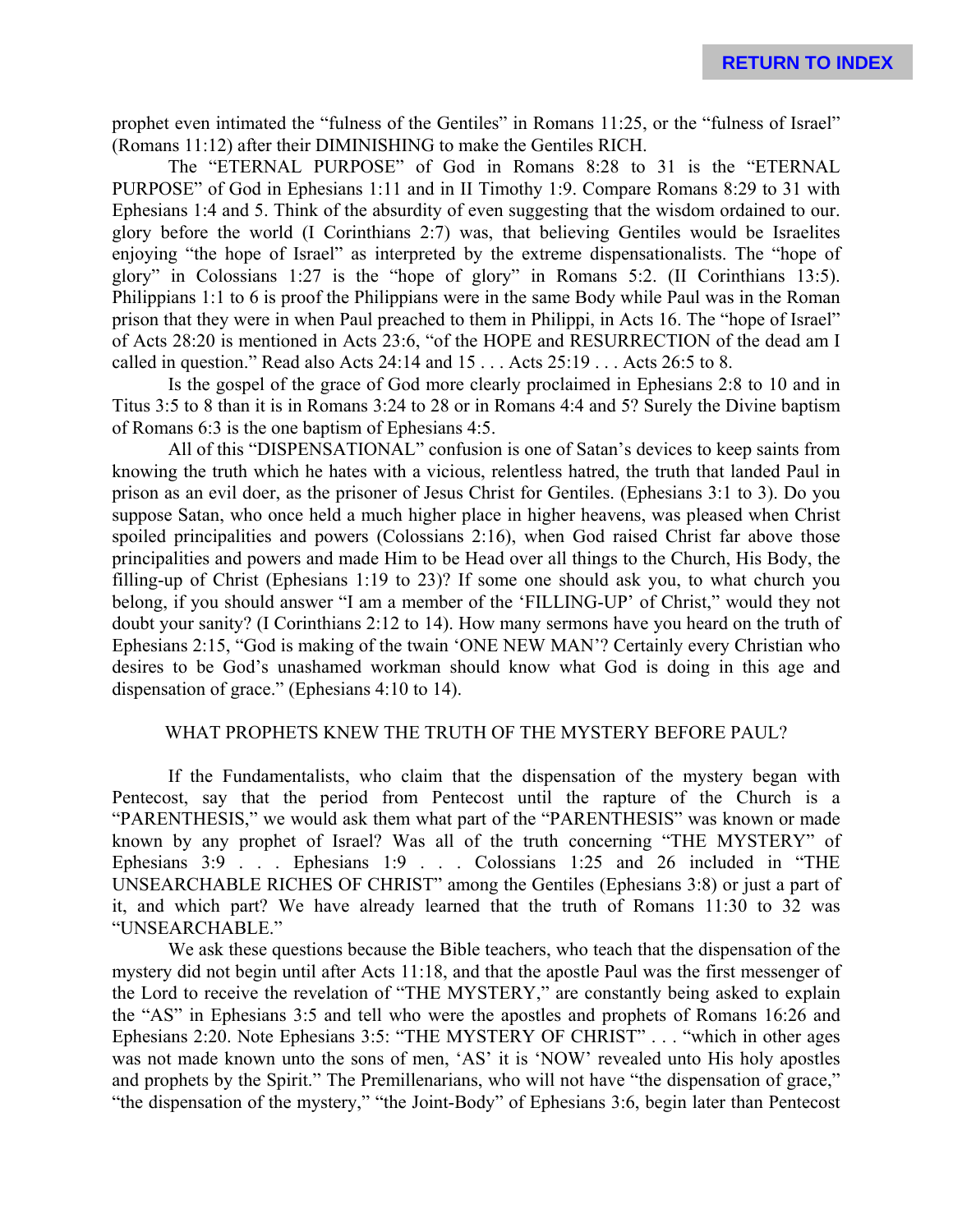when the Holy Spirit fell upon Peter and the Eleven, try to persuade themselves and others that the "AS" in Ephesians 3:5 teaches "comparative revelation"; that the "MYSTERY" was revealed to others before Christ revealed it to Paul, but not as clearly as Christ revealed it to Paul. When Christ said to His apostles, in Luke 24:39, "a spirit hath not flesh and bones, 'AS' ye see Me have," Christ did not use the "AS" to indicate comparative revelation. If I should say, "when I was a boy people did not travel 300 miles an hour through the air 'AS' they do now," I would not mean "comparative speed," for there were no airplanes when I was a boy.

Note Paul's "ME" in Ephesians 3:2, 3:3, Paul's "MY" in Ephesians 3:4 and "UNSEARCHABLE" in Ephesians 3:8, and "FROM THE BEGINNING OF THE WORLD HID IN GOD" in Ephesians 3:9. Surely here, as in Colossians 1:25 and 26, and the "ME" (of Paul) in Titus 1:2 and 3, we have proof that no prophet had the slightest knowledge of God's "ETERNAL PURPOSE" before it was FIRST revealed to Paul, and then of course, by the Holy Spirit, it was revealed to others, as it will be today to all saints, who obey II Timothy 2:15 and will pray the prayer of Ephesians 1:15 to 23.

We will search in vain, if we search the Scriptures to learn if anyone of the TWELVE or any other servant of the Lord, except Paul, was in jail for telling God's Secret (Ephesians 6:19 and 20 . . . Colossians 4:3 and 4). And we know that Paul called this Divine Secret, in II Timothy 2:8 and 9, "MY GOSPEL," for which he was in the Roman jail. So the "MY GOSPEL" of II Timothy 2:8 is the "MY GOSPEL" of Romans 16:25: "Now to Him that is of power to stablish you according to 'MY GOSPEL,' and the preaching of Jesus Christ, according to the "REVELATION OF THE MYSTERY,' which 'WAS KEPT SECRET SINCE THE WORLD BEGAN' . . . 'BUT NOW' is made 'MANIFEST' by the Scriptures of the prophets."

Was Paul egotistical or presumptuous, if not deluded, when he called GOD'S "GRACE" MANIFESTO, "MY GOSPEL"? On the day of Pentecost when the TWELVE stood up (Acts 2:14), and said, "let all the house of Israel know," did they preach Jesus Christ, according to the "REVELATION OF THE MYSTERY," when they said, "this is that which was spoken by Joel?" This truth was not kept secret since the world began. Neither was the truth of Acts 2:27 to 33 or 3:19 to 24. Neither was Acts 15:13 to 18. Neither was Acts 10:43. The preaching of Jesus Christ according to the "REVELATION OF THE MYSTERY" was "HID" from ages and from generations (Colossians 1:25 and 26), "HID" in God (Ephesians 3:9). "BUT NOW is made MANIFEST to His saints." (Colossians 1:26).

Would any intelligent, spiritual, Spirit-taught student of the Scriptures even attempt to fix the date of the "BUT NOW" of Colossians 1:26 at Pentecost or at any time between the time that Peter preached to Israel as to what Jesus of Nazareth did on earth in the midst of Israel (Acts 2:22) and to Cornelius, The Gentile, as to what Jesus of Nazareth did on earth in the midst of Israel (Acts 10:37 to 39), when in the foundation truth of the MYSTERY we read the significant "NOW" and "HENCEFORTH" of II Corinthians 5:16 and the reason for the "NEW" commission . . . "NOW" "HENCEFORTH" "NO MORE" know Christ after the flesh? Compare Acts 2:22 with Colossians 1:27; and "Test things that differ."

But does not Ephesians 2:20 tell us that we are "built upon the foundation of the apostles and prophets, Jesus Christ Himself being the chief Corner Stone?" Who was their foundation? "Other foundation can no man lay than that which is laid, which is Jesus Christ." (I Corinthians 3:11). But note the verse immediately preceding verse 11, in which Paul called himself "a wise masterbuilder" and wrote, "I have laid the foundation." Have these brethren read Galatians 2:1 to 7?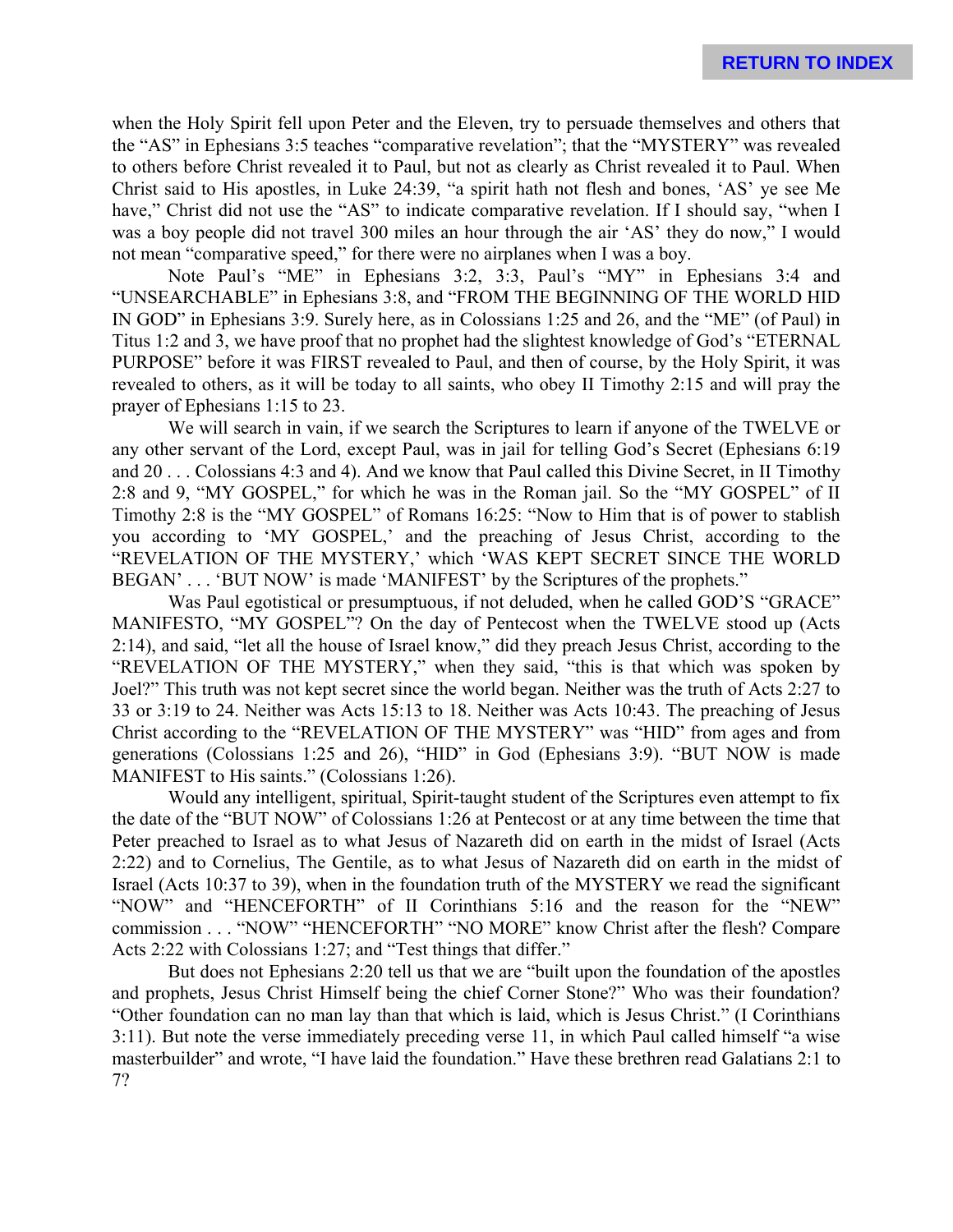Did any one of the TWELVE or any servant of God other than Paul use the word "BODY," in referring to the Church of the Mystery, so far as we have any Scriptural record? Aside from Adam's statements in Genesis 2:23 and 24, concerning husband and wife, one flesh, is there even a hint in the writings of any of the prophets from Moses to Malachi that God would do what He is now doing? Is there a hint in the writings of Matthew, Mark, John, Peter, James or Jude, or in the Gospel of Luke, concerning the "ONE NEW MAN" of Ephesians 2:15, the preaching of Jesus Christ according to the "REVELATION OF THE MYSTERY"?

Let us ever keep in mind that when Christ ascended far above all heavens He gave gifts unto men . . . "for the 'PERFECTING' of the saints," for the work of the ministry, that saints might not be wind-tossed babes. (Ephesians 4:10 to 14). This and Ephesians 3:9 and I Corinthians 4:1 to 4 give the answer to the question so often asked, "what difference does it make when the BODY or the dispensation of grace or the dispensation of the mystery began: I am in that BODY and know I am saved by grace, so why worry when it began; let's preach the gospel to sinners?" We do know that Hebrews 5:11 to 13 describes most members of the Body of Christ and very, very few are described in Hebrews 5:14. But Acts 20:32 is still in the Bible: so is II Timothy 2:15: so is II Timothy 2:8, which should be read with Galatians 1:10 . . . John 12:43 . . . the last clause of Jude 16 . . . and I Peter 5:2.

# WORKMEN WHO NEED TO BE ASHAMED

Every minister of Christ is expected to be a faithful steward of the MYSTERIES of God. (I Corinthians 4:1 to 4). How can any servant of the Lord, who even claims to be a Bible teacher, begin to obey Ephesians 3:9 until he knows the truth of Romans 11:11 and 11:12 and 11:15 and 11:30 to 33? How can he know "THE MYSTERY OF MYSTERIES," if he does not know that Israel had not been CAST AWAY before Paul was sent forth as an apostle; that the FALL of Israel had not taken place when Peter and the Eleven told "devout Jews from every nation under heaven" (Acts 2:5) what Joel, David, Moses, Samuel and all their prophets had predicted?

Here is a challenge. Surely as you read Colossians 1:25 and 26, as to what GOD'S "GRACE" MANIFESTO is, and the "BUT NOW is made MANIFEST to His saints," and also read Colossians 4:3 and 4, the prayer that God's messenger might have open doors to proclaim God's "MYSTERY," for which Paul suffered for us Gentiles, to make it "MANIFEST AS I OUGHT TO SPEAK," you will agree with me that every servant of the Lord, who claims to be a faithful steward of the mysteries of God, ought to be making it "MANIFEST." Now the challenge; if you would visit one hundred thousand churches in this country, would you find one single pastor or Bible teacher, who teaches that GOD'S "GRACE" MANIFESTO was made known by Peter and others before Paul proclaimed it, who even understands Colossians 1:24 to 26, to say nothing of making it "MANIFEST" as he ought?

Every Premillennial "grace" preacher among them truthfully teaches that this "PARENTHESIS" (BODY AGE) began when Israel was "DIMINISHED," with the "FALL" of Israel, when and because Israel was "CAST AWAY." (Romans 11:11 . . . 11:12 and 11:15). Most heartily does the writer agree; and he most heartily agrees with them that I Thessalonians 2:14 to 16 proves that the "JOINT-BODY" of Ephesians 3:6 began before Paul wrote that Epistle, his first. But I most heartily disagree with them, that, because of Christ's words in Matthew 23:38, or because of Christ's words to Paul, in Acts 9:4, compared with Ephesians 5:31 and 32 (but with which the brethren forget to compare Matthew 25:40 and 45), or because of Paul's words, "I persecuted the Church of God" (Galatians 1:13), and because the Holy Spirit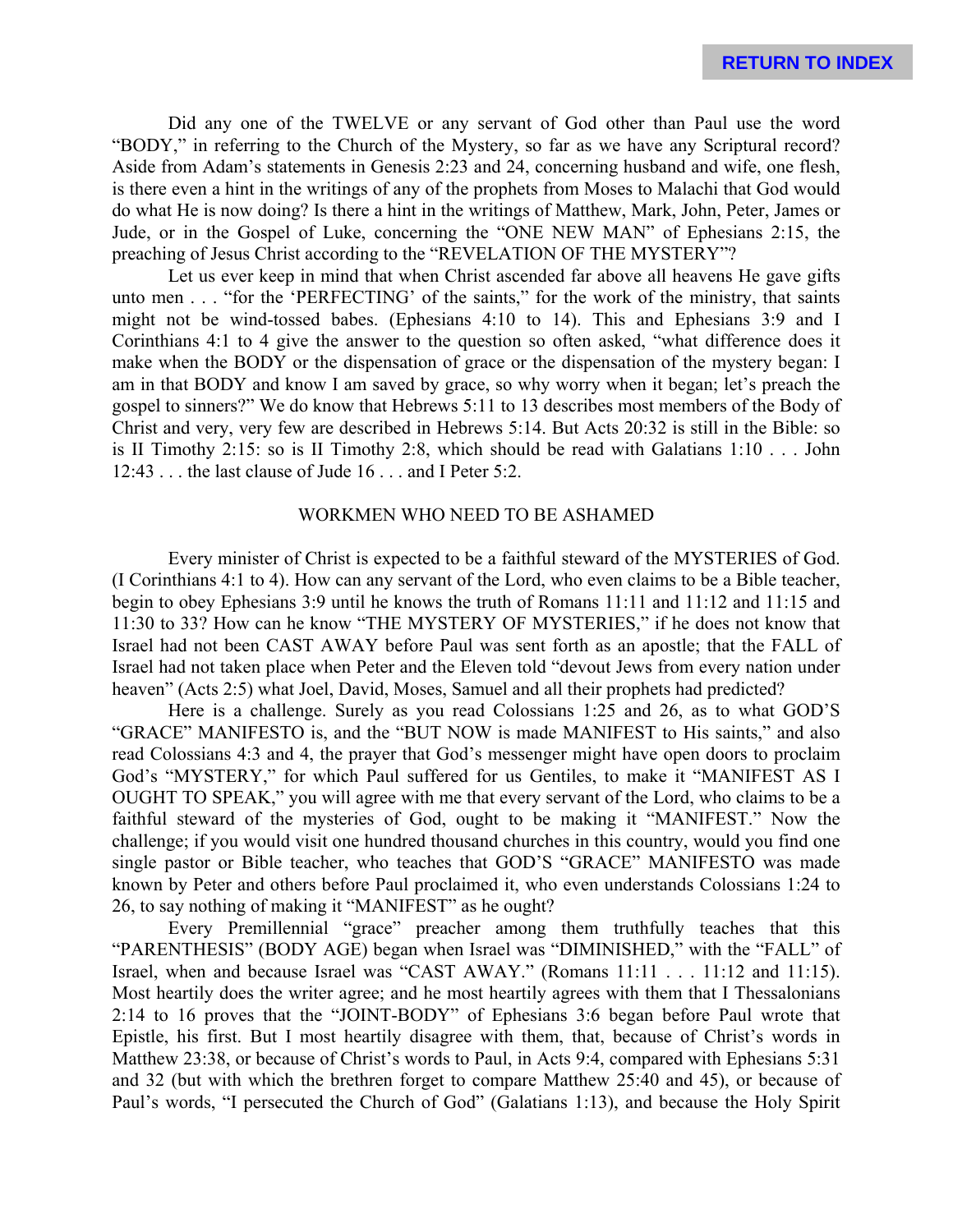came on the day of Pentecost in fulfillment of Joel's Prophecy, therefore, Peter could have said to Gentiles on the day of Pentecost, "NOW THEREFORE ye are NO MORE 'strangers' and 'foreigners,' but fellow-citizens with the saints, and of the Household of God" (Ephesians 2:19), or "NOW ye are the Body of Christ and members in particular." (I Corinthians 12:27). These "NOWS" do not fit into Peter's Pentecostal messages.

#### THE "PARENTHESIS"

Almost all Premillenarians, who preach salvation from the penalty of sin by grace without religion or good deeds, believe that there is a difference between "the gospel of the kingdom" mentioned in Matthew 4:27 and 24:14 and "the gospel of the grace of God" mentioned in Acts 20:24. They believe that there is a difference between the "END" mentioned in Matthew 24:13 and 14: "he that endureth unto the 'END' shall be saved" . . . "and then shall the 'END' come," and the "MYSTERY" coming of Christ for the rapture of the Church mentioned in I Corinthians 15:51 to 53. But those who believe that the commission of Matthew 28:19 and 20 is God's order for this age of grace believe that the "END" of Matthew 28:20, "lo, I am with you, even unto the 'END'," is the "END" (RAPTURE) of I Corinthians 15:51 to 53 and not the "END" of Matthew 24:13 and 14.

Of course, if they deny that Mark 16:16 is "the gospel of the kingdom," "he that believeth and is baptized shall be saved," to be preached to every creature under heaven, and when preached as a witness among all nations the "END" shall come (Matthew 24:14), they run into trouble when they read Paul's words in Colossians 1:6 and 23, "the gospel which is come into all the world" . . . "which was preached to every creature which is under heaven": for then the "END" did not come, except the "END" of Paul's earthly ministry.

They should see also that they are in trouble trying to fit the commission of Matthew 28:19 and 20 and Mark 16:16 to 18, in which "baptism" has a prominent place, with Paul's words in I Corinthians 1:17, "for Christ sent me not to baptize."

I read a notice in a store, being remodeled and decorated, which said "UNDER NEW MANAGEMENT." The student of the Scriptures, who does not see that after Israel rejected Christ in resurrection God's spiritual program was turned over to "NEW MANAGEMENT," will not understand the difference between "THE KEYS OF THE KINGDOM OF HEAVEN" under which Peter worked and "THE DISPENSATION OF THE GRACE OF GOD" under which Paul proclaimed the distinctive message which the risen Christ revealed to him. In Paul's Epistles, testified Peter, are some things hard to be understood. (II Peter 3:15 and 16). But remember the prayers of Ephesians 1:15 to 23 and 3:14 to 21, and believe Paul's words in I Corinthians 3:10 . . . Ephesians 3:8 and Colossians 1:24 to 27.

I am sure we are agreed that all Premillenarians teach that this present "CHURCH" (BODY) AGE is a "PARENTHESIS"; that is, it has fallen in between the interruption or suspension of the setting-up of God's prophesied kingdom on this earth, with Christ on the throne of His glory here on earth (Matthew 25:31 to 43 . . . Isaiah 9:6 and 7), and the return of Christ as the Son of man to bring about the restitution of all things spoken by all the prophets since the world began. (Acts 3:21). All "Pretribulation" Premillenarians are agreed that the end of this present "PARENTHESIS" will be the Rapture of the Church. (I Corinthians 15:51 to 53 . . . Titus 2:13 and Philippians 3:20 and 21). We are all agreed that this "PARENTHESIS" was not prophesied. We should all be agreed that it is significant that the Lord demanded from Acts 1:26 to Acts 12:2 that there should be TWELVE apostles: but not after James was killed. (Acts 12:1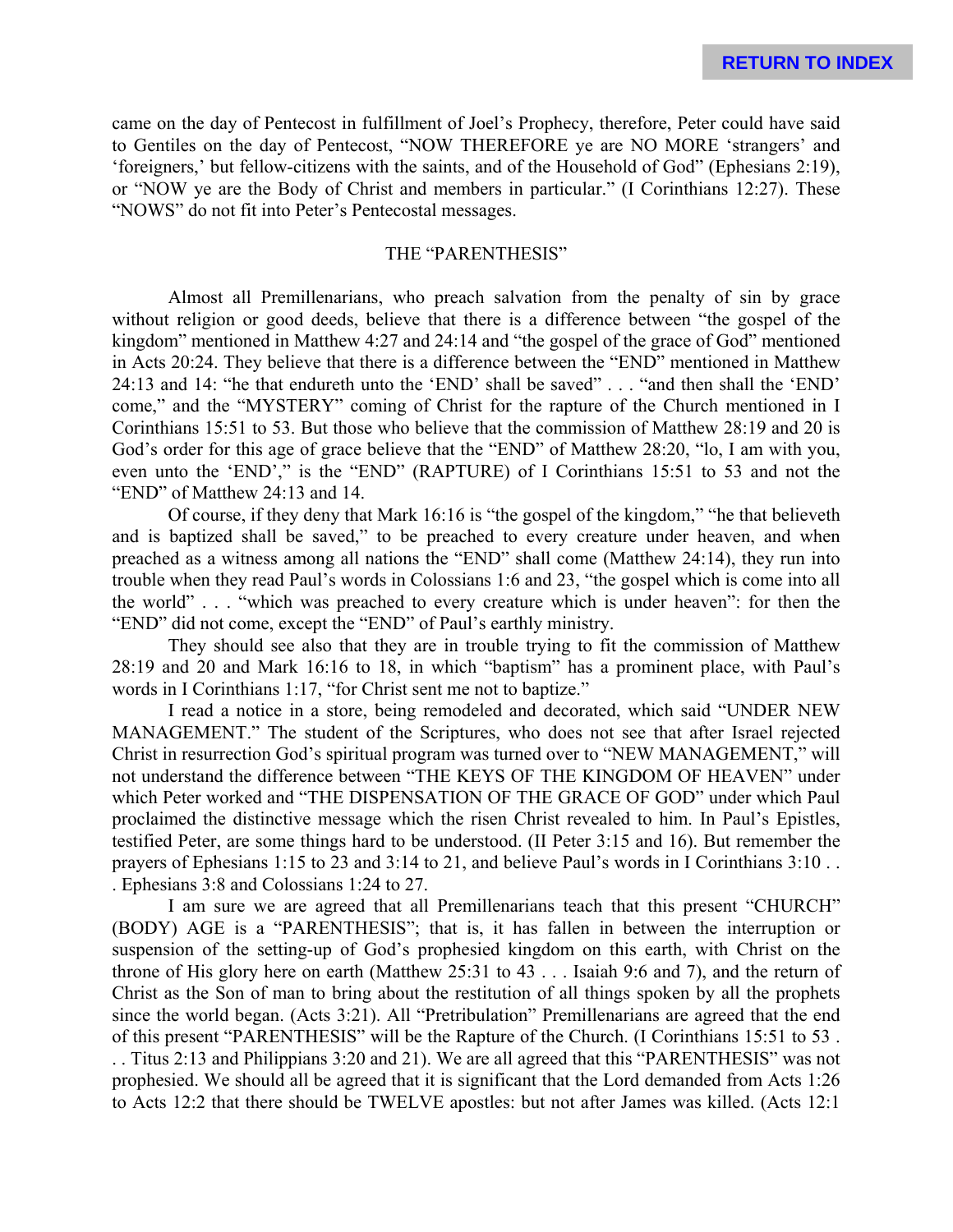and 2). Then He said "separate unto Me Barnabas and Saul" (Acts 13:2), and Barnabas soon faded out of the picture. Then the spiritual program of God was under "NEW MANAGEMENT" and surely during those years from Acts 1:26 to Acts 13:46 God was dealing with Israel in a manner He has not dealt with them since.

So we are most certainly disagreed as to when the "PARENTHESIS" began: for it is inconceivable that the "PARENTHESIS," which was unprophesied, began at a time when Peter said that Joel and David and Moses and Samuel and all of the prophets spoke of "THESE DAYS." (Acts 2:16 to 32 and 3:24). All Premillenarians, who are "grace" messengers, are agreed that there is a difference between the "MYSTERY" coming of Christ, before the tribulation, (I Corinthians 15:51), and the prophesied coming of Christ to save Israel. (Romans 11:26 and Luke 21:27 to 33). Why can we not agree that there is a difference between God's prophesied program under Peter and the Eleven in Acts Two and Three and the "UNSEARCHABLE RICHES OF CHRIST" for Gentiles (Ephesians 3:8) which the risen Christ revealed to Paul when and because Israel was CAST AWAY after the death of James in Acts 12:1 and 2?

# IS GOD'S PROGRAM TO VISIT THE GENTILES?

In Acts 15:14 Peter and James declared that God did visit the Gentiles to take out from among them a people for His Name. This was in connection with Peter's statement in Acts 15:7 concerning his mouth chosen to preach to Gentiles at the time Peter opened his mouth and preached to the household of Cornelius. (Acts 10:32 to 36). Paul, in Ephesians 2:15, wrote that God's program in this age is to make of Jews and Gentiles "ONE NEW MAN." But most of our Premillennial brethren tell us that God's program in this age is to "visit the Gentiles and take out from among them a people for His Name." Now think of this: Peter and James, at about the very same time they uttered the truth of Acts 15:14 concerning "VISITING THE GENTILES," agreed that they would "VISIT THE JEWS" (Galatians 2:9).

Then in spite of the fact that these same brethren acknowledge that there is no record in the Book of Acts of one single missionary journey of any one of the TWELVE outside of the land of the Jews, that according to Acts 8:1, Acts 15:1 to 10, Galatians 2:1 to 9, they remained in the cities of Israel (in obedience to Matthew 10:23), they attempt to prove by unreliable "church history" that the TWELVE went "far hence" and did visit the Gentiles and did carry out the great commission of Matthew 28:19 and 20. How sad it is that men of God must wrest the Scriptures to support their faulty dispensationalism!

We should all know that the Divine program, which God in this age wants His servants to make "MANIFEST," and all saints to see (Colossians 4:3 and 4 and Ephesians 3:9, has to do with the heavenly position and possessions of members of the Body of Christ: has much to do with principalities and powers in the heavenlies: includes the MYSTERY AMONG THE GENTILES, Christ in them the hope of glory (Colossians 1:27): and is the truth that God is making "ONE NEW MAN." (Ephesians 2:15). Then we read that the MYSTERY is the fact that Gentiles are to be "joint-heirs" and "joint-sharers" in the JOINT-BODY" (Ephesians 3:6): and the Body is the "Filling-Up of Christ." (Ephesians 1:22 and 23). Then we learn that this Body was chosen in Christ before the foundation of the world and the Body-members were predestinated to be children of God . . . "holy" and "without blame" ( blemish ) before Him in love. (Ephesians 1:4 and 5). All of this is according to the "RICHES OF GOD'S GRACE" (Ephesians 1:7) and this "GRACE" was God's "ETERNAL PURPOSE" and was given us in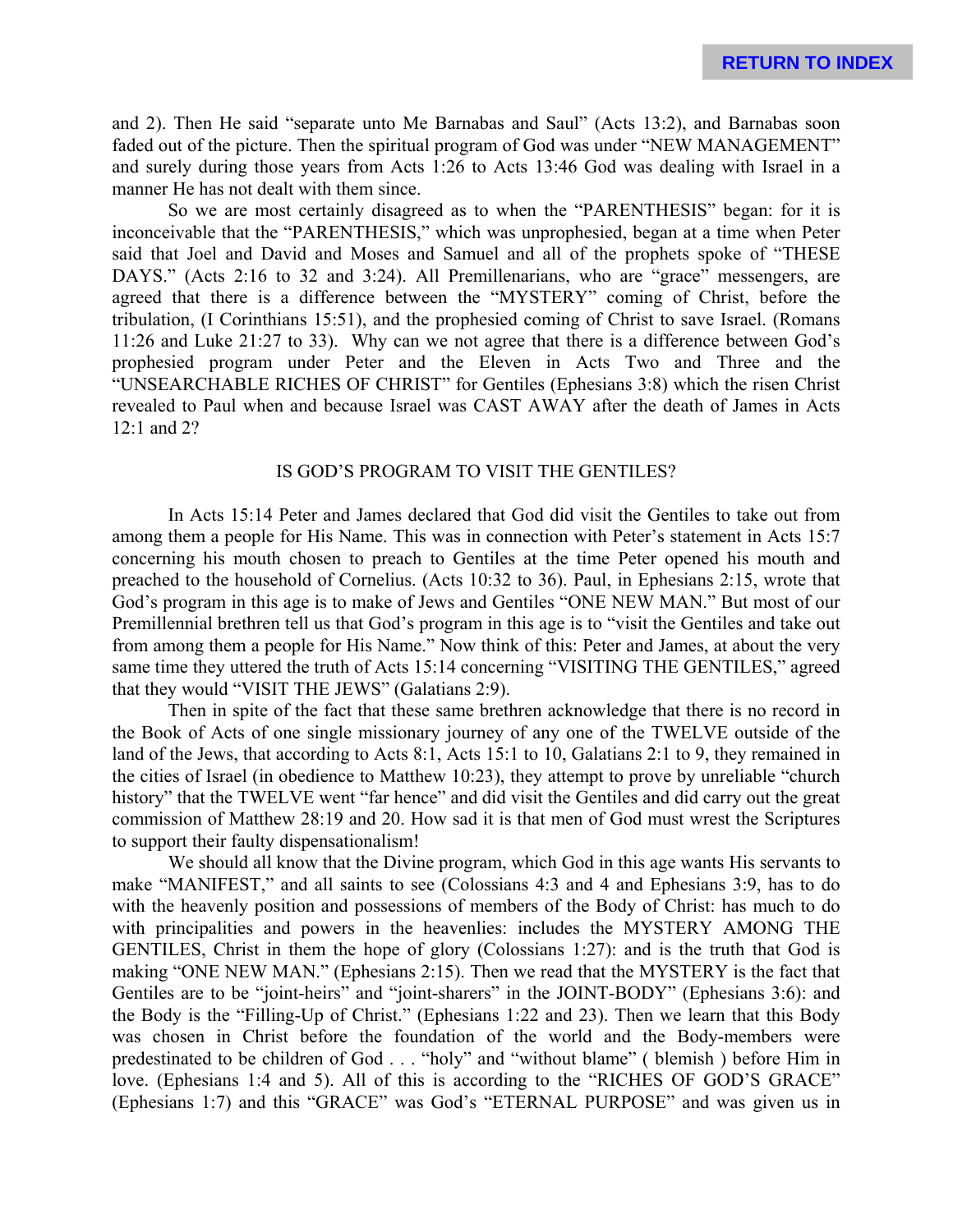Christ before the world began (II Timothy 1:9), and in the ages to come God will show the exceeding RICHES OF HIS GRACE in His kindness toward us through Christ Jesus." (Ephesians 2:7). Then the Lord Jesus Christ and His Church will be "ONE FLESH." (Ephesians 5:31 and 32).

# ADAM - CHRIST - THE CHURCH

After God had taken Eve out of the wounded side of Adam, while Adam was in a deep sleep, Adam said, "a man shall leave his father and his mother, and shall cleave unto his wife: and they shall be 'ONE FLESH'." (Genesis 2:24). Adam had no mother to leave and certainly Adam's Creator did not want Adam to leave Him. It is quite interesting to note, in Genesis 5:2, that God created them, Adam and Eve, and God called "THEIR" name, "ADAM."

Think of this with "SO ALSO IS CHRIST," in I Corinthians 12:12 . . . the "HEAD" and the "BODY" . . . "CHRIST." Christ left His Father in heaven. It is significant that Christ left His mother at a wedding. (John 2:4). God caused a deep sleep to fall upon Christ on the cross. Adam was a figure of Christ. (Romans 5:14). The spear went into Christ's side. The Body of Christ is called "THE CHURCH OF GOD WHICH HE PURCHASED WITH HIS OWN BLOOD." (Acts 20:28). So Paul said, "a man shall leave his father and mother, and shall be joined unto his wife, and they TWO shall be 'ONE FLESH.' . . . THIS IS A 'GREAT MYSTERY': but I speak concerning Christ and the Church." (Ephesians 5:31 and 32).

After Paul wrote of God's "before the world began" "PURPOSE" and "GRACE" given us in Christ Jesus he added, "But is 'NOW' made 'MANIFEST' by the appearing of our Saviour Jesus Christ" . . . "'WHEREUNTO' I am appointed a preacher, and an apostle and a teacher of the Gentiles." (II Timothy 1:9 to 11).

We know that "GRACE" came by Jesus Christ (John 1:17); that "GRACE" reigns through RIGHTEOUSNESS unto ETERNAL LIFE through JESUS CHRIST our Lord. (Romans 5:21). We know that Christ was foreordained to be God's Lamb, but was "MANIFEST" in these last times. (I Peter 1:20). Note carefully that Christ, the foreordained Lamb, was "WITHOUT BLEMISH" . . . "WITHOUT SPOT." Note the foreordained Church, "WITHOUT BLEMISH" . . . "WITHOUT SPOT," in Ephesians 5:27 and Ephesians 1:4 and 5: Christ loved the Church; gave Himself for the Church to sanctify and cleanse the Church; that He might present the Church to Himself a GLORIOUS Church, "NOT HAVING SPOT" . . . "WITHOUT BLEMISH." (Ephesians 5:27). . . "According as He hath chosen us in Christ BEFORE THE FOUNDATION OF THE WORLD, that we should be "WITHOUT BLAME" (BLEMISH). . . Having " 'PREDESTINATED' us." Thus we see in GOD'S "GRACE" MANIFESTO, that "PURPOSE" and "PREDESTINATION" are linked together (Ephesians 1:11 . . . II Timothy 1:9 . . . Romans 8:28 to 31). This is called "THE MYSTERY OF GOD'S WILL" (Ephesians 1:9).

So God foreordained and PREDESTINATED, from BEFORE THE FOUNDATION OF THE WORLD, the "SPOTLESS" CHRIST, "THE PERFECT MAN," Who died on the cross to redeem believing sinners. God also foreordained and PREDESTINATED, from BEFORE THE FOUNDATION OF THE WORLD, the "SPOTLESS" Church, (in I Corinthians 12:12 called "CHRIST"), "THE PERFECT MAN" of Ephesians 4:13. As Adam was "ADAM," without Eve and with Eve; so Christ is "CHRIST," without His Church and with His Church. So as the GREAT MYSTERY we have these two "SPOTLESS" CHRISTS . . . . But Christ and the Church . . . "ONE FLESH." This is the MYSTERY of Mysteries included in GOD'S "GRACE" MANIFESTO. Surely you and I will pray for open doors and open mouths to make this TRUTH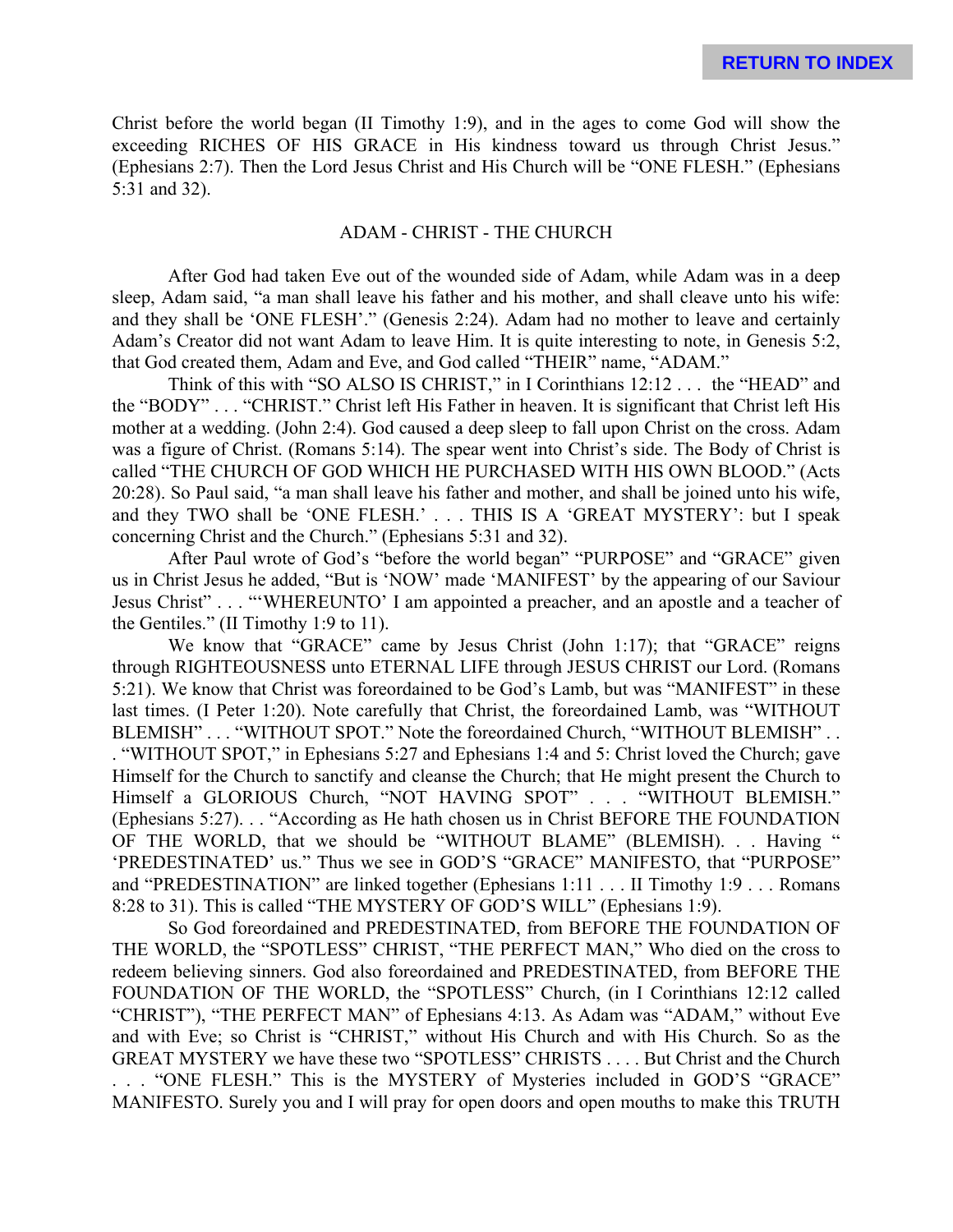"MANIFEST" as we ought to speak (boldly). (Ephesians 6:19 and 20 . . . Colossians 4:3 and 4). Of course, you know what to expect from Satan and religious men.

Surely you and I are agreed that it would be awful if only those who understand GOD'S "GRACE" MANIFESTO could get into the Body.

If you would like to study the "NOWS," "BUT NOWS," "THEREFORE NOWS," and "YET NOWS," we would suggest that you do so in the order we give them here, and you will note that some of them refer to the death and resurrection and intercession of Christ, dating from Calvary, while the others date from Israel's rejection of Christ in resurrection, from their refusal of Roman 3:21, and their blindness from God, after which Paul said: "Even at this present time (NOW) there is a remnant according to the election of grace." (Romans 11:5). "The election hath obtained it AND THE REST WERE BLINDED." (Romans 11:7).

Here then is the order of the "NOWS," Bible-study keys: I Peter 1:18 to 21 . . . Hebrews 9:26 . . . John 12:27 and 12:31 . . . I Corinthians 15:20 . . . Hebrews 9:24 . . . Romans 7:6 . . . Romans 6:22 . . . Romans 8:1 . . . Acts 15:10 . . . II Timothy 1:9 and 10 . . . Romans 3:21 . . . . Romans 11:30 . . . Romans 11:31 . . . Colossians 1:20 and 21 . . . Romans 5:11 (atonement in this verse should be RECONCILIATION). . . II Corinthians 5:16 and 5:20 . . . Ephesians 5:8 . . . Ephesians 2:13 . . . Ephesians 2:19 . . . Romans 16:25 and 26 . . . Ephesians 3:5 . . . Colossians 1:25 and 26 . . . I Corinthians 12:27 and 20 . . . I Corinthians 13:13 . . . Romans 13:11. (Read also Acts 17:30).

After carefully studying these "NOWS," give the correct "DISPENSATIONAL" answer as to the time indicated by them and mark those that were not true until after Paul's "TURN" in Acts 13:46. Would Christ have said while on earth what is said in Romans 3:22 and 10:12? "There is no difference?" For the answer read Mark 7:27 to 31.

When the prayer of Ephesians 1:15 to 18 is answered in behalf of the saint, that saint knows what is the hope of God's calling, the riches of the glory of God's inheritance in the saints. Remember that God purposed before the foundation of the world that what He works out in this age and dispensation of grace will accomplish the glorious climax of Ephesians  $5:27...$ THAT CHRIST MIGHT PRESENT TO HIMSELF A GLORIOUS CHURCH, NOT HAVING SPOT, OR WRINKLE, OR ANY SUCH THING; BUT THAT IT SHOULD BE HOLY AND WITHOUT BLEMISH. . . (Read Ephesians 1:4 and 5) (Ephesians 1:11). So the highest truth in the MYSTERY OF MYSTERIES is what God has and will have for Christ in the saints, rather than what saints have in Christ, which too is unspeakable.

Then read the strange language of Paul: "That I may PRESENT a chaste virgin to Christ" (II Corinthians 11:2). . . . "That we may PRESENT every man PERFECT in Christ Jesus" . . . . (Colossians 1:28). Note that this statement follows the most profound truth in the Bible (Colossians 1:25 and 26). Who is going to PRESENT US: Christ or Paul? What does the Bible say? Both Christ and Paul. So surely we will all agree, that next to the eternal sinless Lord of glory, the blessed and only Potentate, the King of kings, and Lord of lords (I Timothy 6:14 to 16), measured by true standards, the apostle Paul was the greatest man who ever lived on this earth. Paul told the truth when he said, "I laboured more abundantly than they all: yet not I, but the grace of God which was with me." (I Corinthians 15:10).

In Hebrews 13:20 and 21 it is the God of peace who makes the saint perfect. In Hebrews 5:14 to 6:3 we learn that it is the strong meat of God's Word. In Ephesians 4:10 to 14 we learn of the gifted servants of Christ who are to make saints perfect.

"Knowing that He which raised up the Lord Jesus shall raise us up also by Jesus, and shall PRESENT us with you." (II Corinthians 4:14). Let us keep in mind that Christ, Who is to